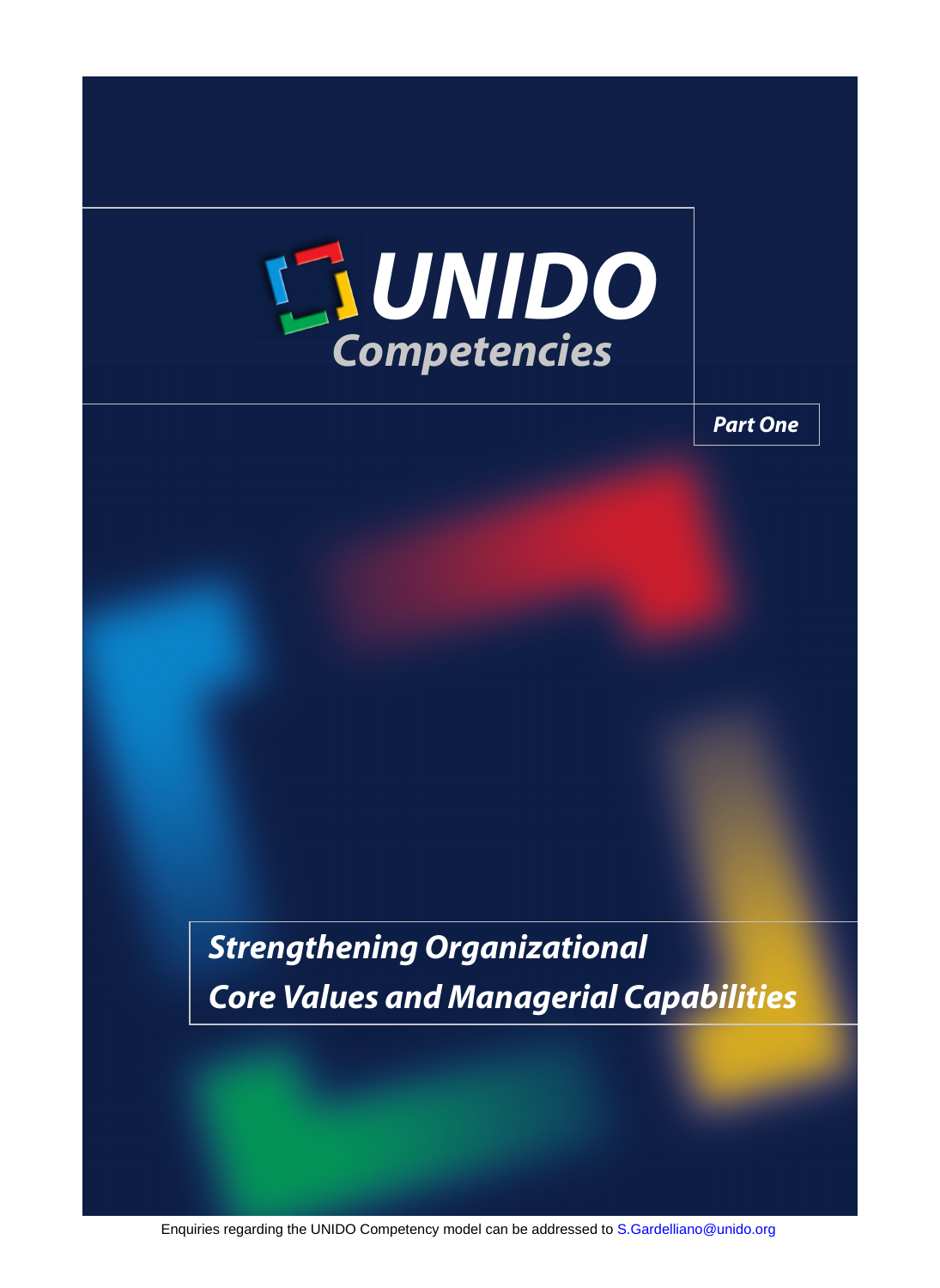# *Contents*

| Message from the Director-General                |                         |
|--------------------------------------------------|-------------------------|
| Initial reflections-HRM.                         | $\overline{2}$          |
| Core Values and Types of Competencies            | $\overline{\mathbf{3}}$ |
| <b>UNIDO Core values.</b>                        | $5 - 7$                 |
| What is a Competency.                            | 8                       |
| Types of competencies and levels of application. | 10                      |
| <b>UNIDO Managerial Competencies.</b>            | 12                      |
| The specific applications of competencies.       | 19                      |
| Final remarks.                                   | 20                      |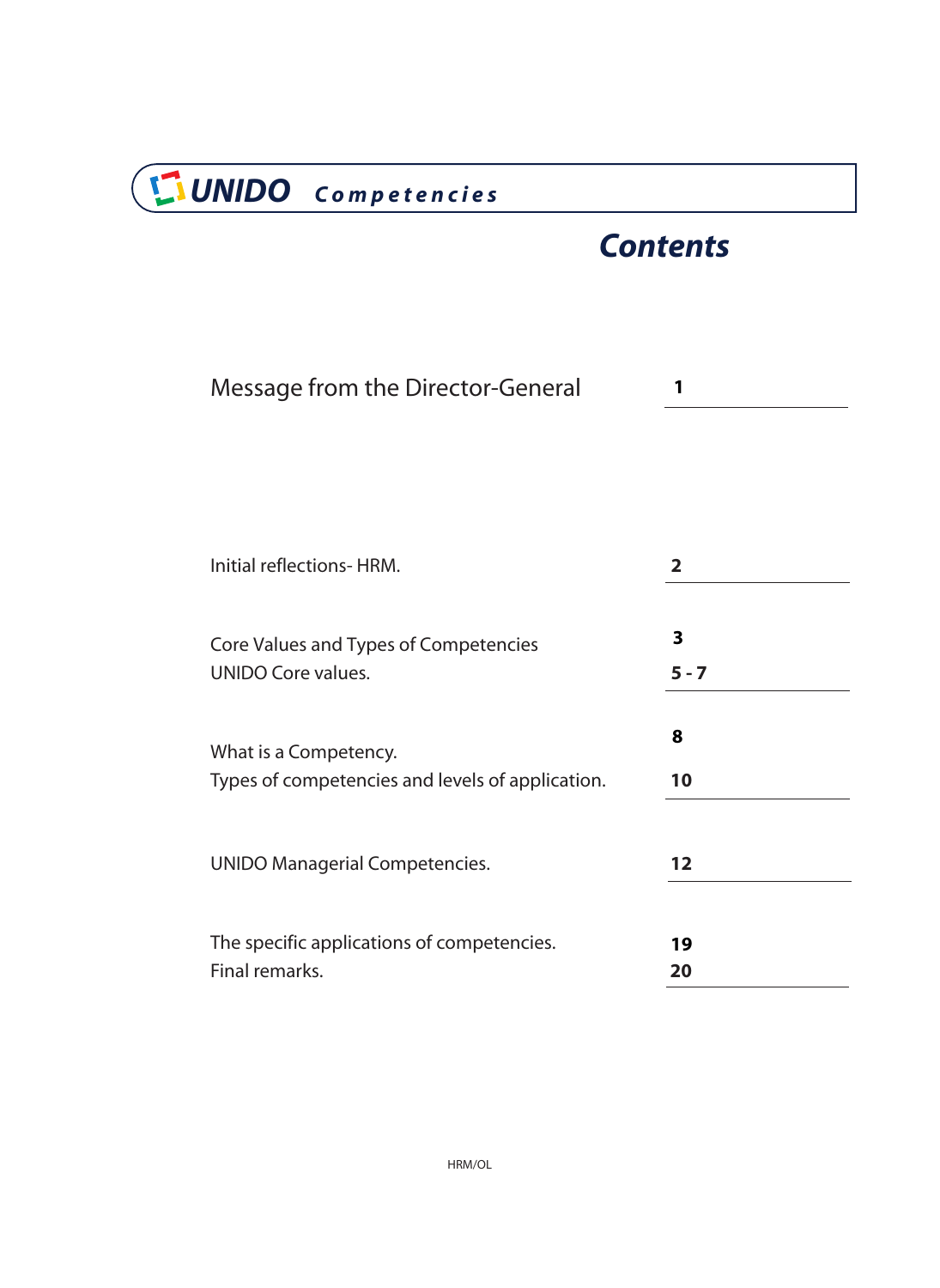<span id="page-2-0"></span>*At this juncture,I consider it essential to introduce a comprehensive scheme of competencies that would align better our managerial and technical profiles with our services.*

*This will allow us to focus our attention on appropriate core values and use competencies systematically, enabling UNIDO to effectively sustain its modernization in accordance with present and future challenges.*

**Carlos Magariños**

Director-General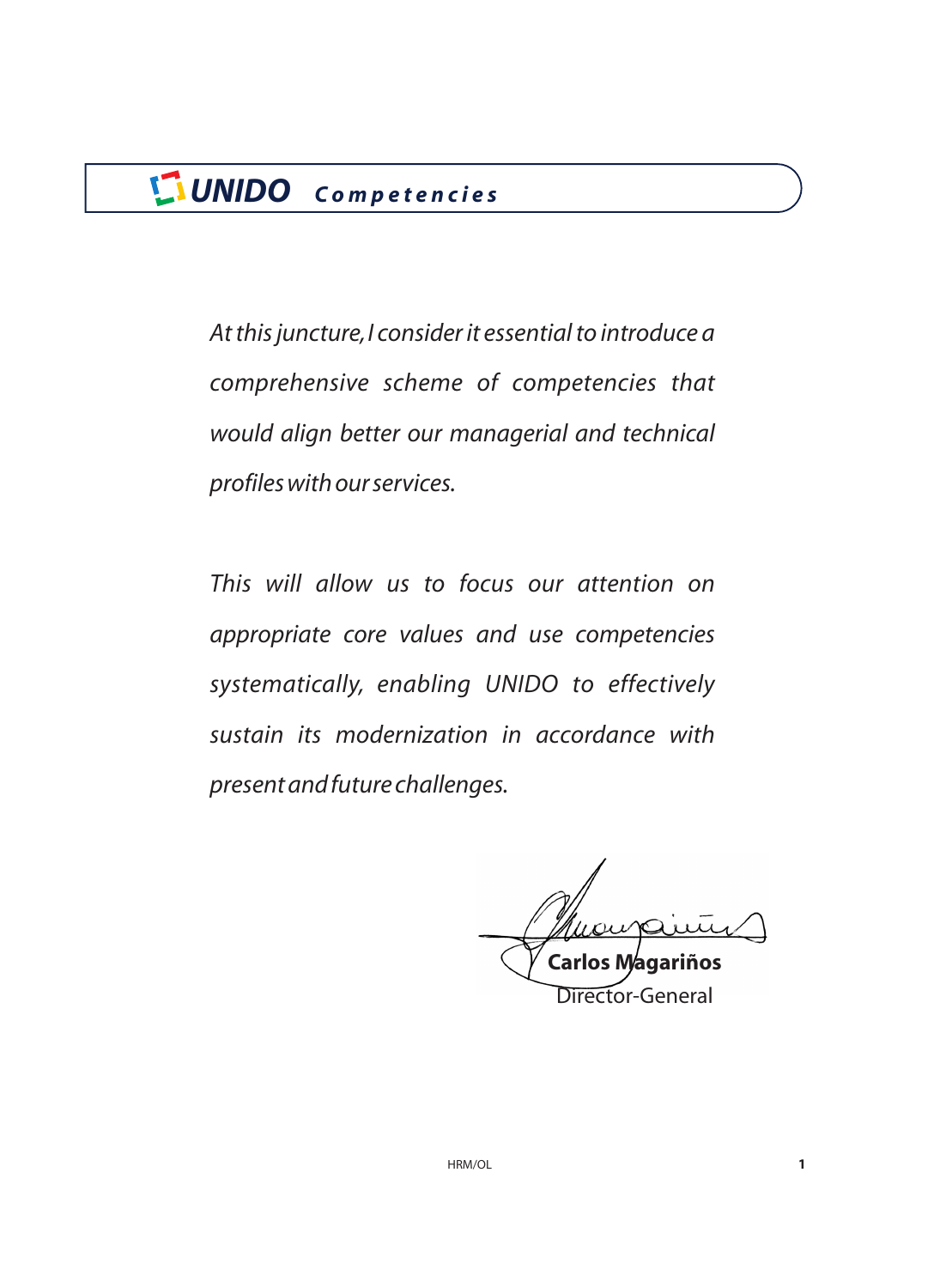# *Initial reflections*

- <span id="page-3-0"></span>Competency models are helping organizations take a more unified and coordinated approach in designing improvements to human resource management systems, including job redesign, recruitment, organizational learning, career management, performance improvements and compensation systems.
- Different organizations, businesses and public services are using competency models to better integrate global trends and business strategies with their Human Capital requirements.
- In UNIDO, following the spirit of the UN reform measures and directives of the Administrative Committee of Coordination (ACC), the Director General recently established a new **human resource management** . **framework**
- Consequent to the above considerations and the dynamics of human resource management processes, it is the intention of this publication to describe the main components of the **UNIDO competencies approach to guide management and staff in strengthening the managerial and technical capabilities of the Organization through continuous learning.**

**UNIDO Competencies** is divided into two publications:

- **Part One** contains the overall **concept of "Competencies"**, core organizational values, main applications of the competency model, definitions, types, levels, and description of the essential managerial competencies for the Organization.
- Part Two describes the essential generic, technical and functional **competencies** for the Organization as well as the application process in specific UNIDO human resource management systems.

Human Resource Management Branch January 2002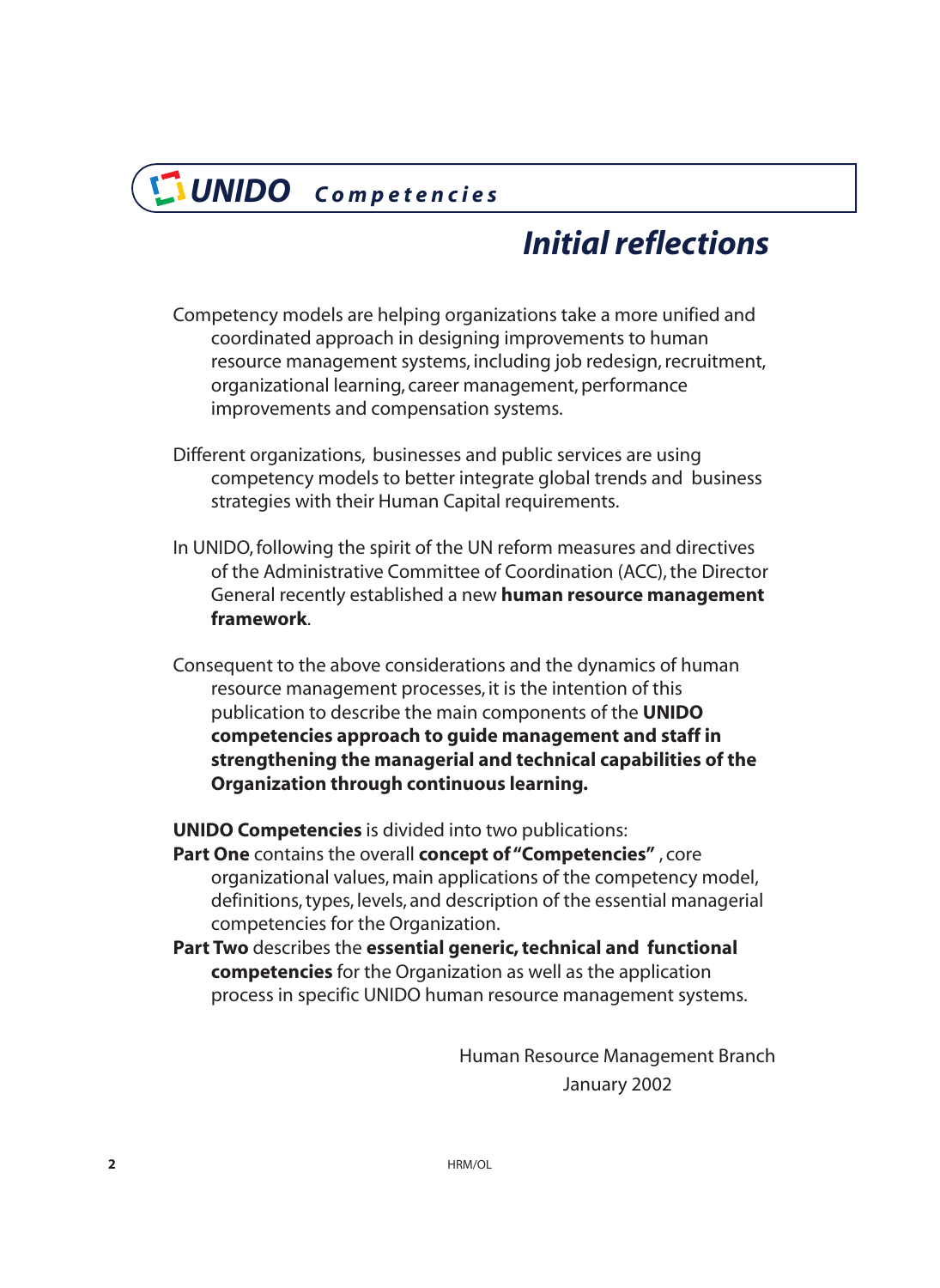# *Core values and types of competencies*

# <span id="page-4-0"></span>**ESSENTIAL COMPETENCIES [ESSENTIAL COMPETENCIES](#page-9-0)**



**[Managerial](#page-11-0)** (P, D)

**Generic** (G, P, D)

**Technical &**

**Functional** (G,P,D)



**[Integrity](#page-6-0) [Professionalism](#page-7-0) [Cultural Sensitivity](#page-8-0)**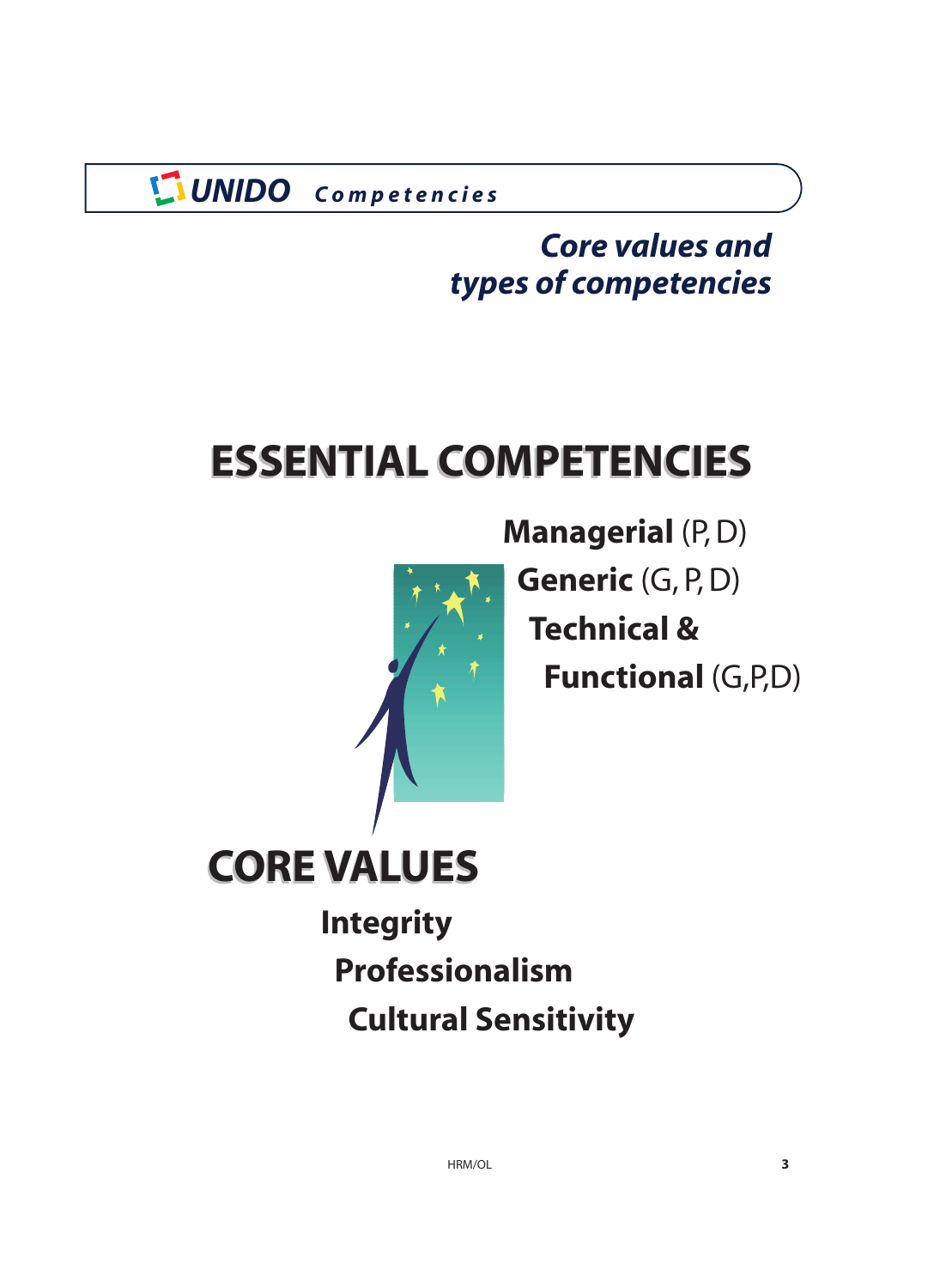# *Why Organizational values are important*

<span id="page-5-0"></span>The way we behave in the workplace is a reflection of our personal and organizational values. Therefore the alignment of personal values is key to the Organization's success.

**"VALUES"** ARE ENDURING CONVICTIONS THAT INFLUENCE OUR ACTIONS AND THE CHOICES WE TEND TO MAKE. THEY ALSO REPRESENT OUR COLLECTIVE SENSE OF WHAT IS GOOD FOR THE ORGANIZATION.

> In defining an organizational culture, **CORE VALUES** are the essentials. They need to be permanently lived by everyone and must be integrated in our daily interaction with colleagues, clients and society at large.

In UNIDO, our collaborators should be guided in all actions by a commitment to **INTEGRITY** , PROFESSIONALISM and CULTURAL SENSITIVITY.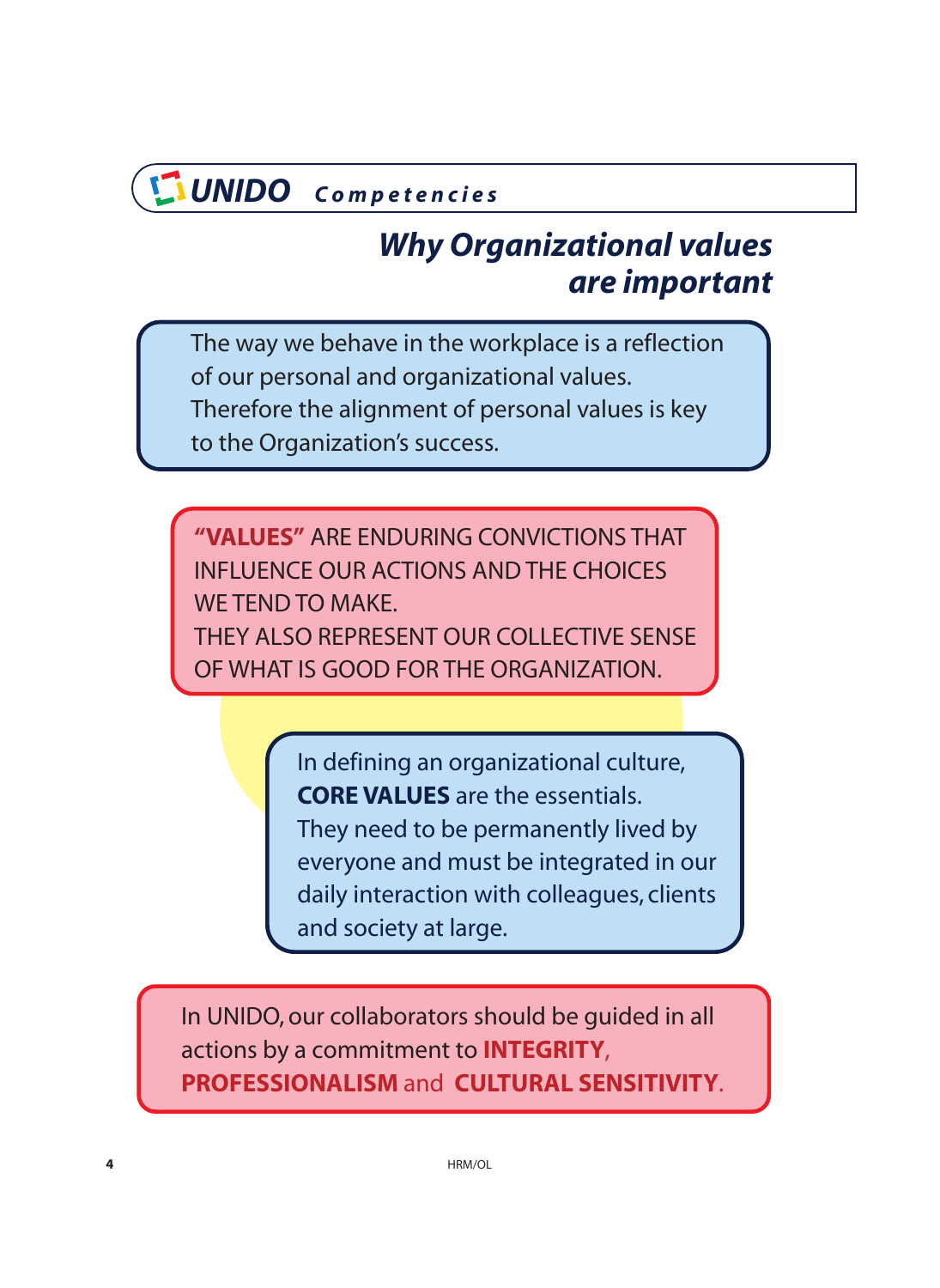# *UNIDO Core Value*

<span id="page-6-0"></span>

| <b>INTEGRITY</b>                                                                                                 |
|------------------------------------------------------------------------------------------------------------------|
| Places the good of the Organization<br>above personal, national or other<br>interests.                           |
| Resists undue political pressure in<br>decision-making.                                                          |
| Stands by decisions that are in the<br>Organization's interest, even if they could<br>be perceived as unpopular. |
| Does not abuse power or authority.                                                                               |
| Shows consistency between expressed<br>principles and behaviour.                                                 |
| Takes prompt action in cases of unethical<br>behaviour.                                                          |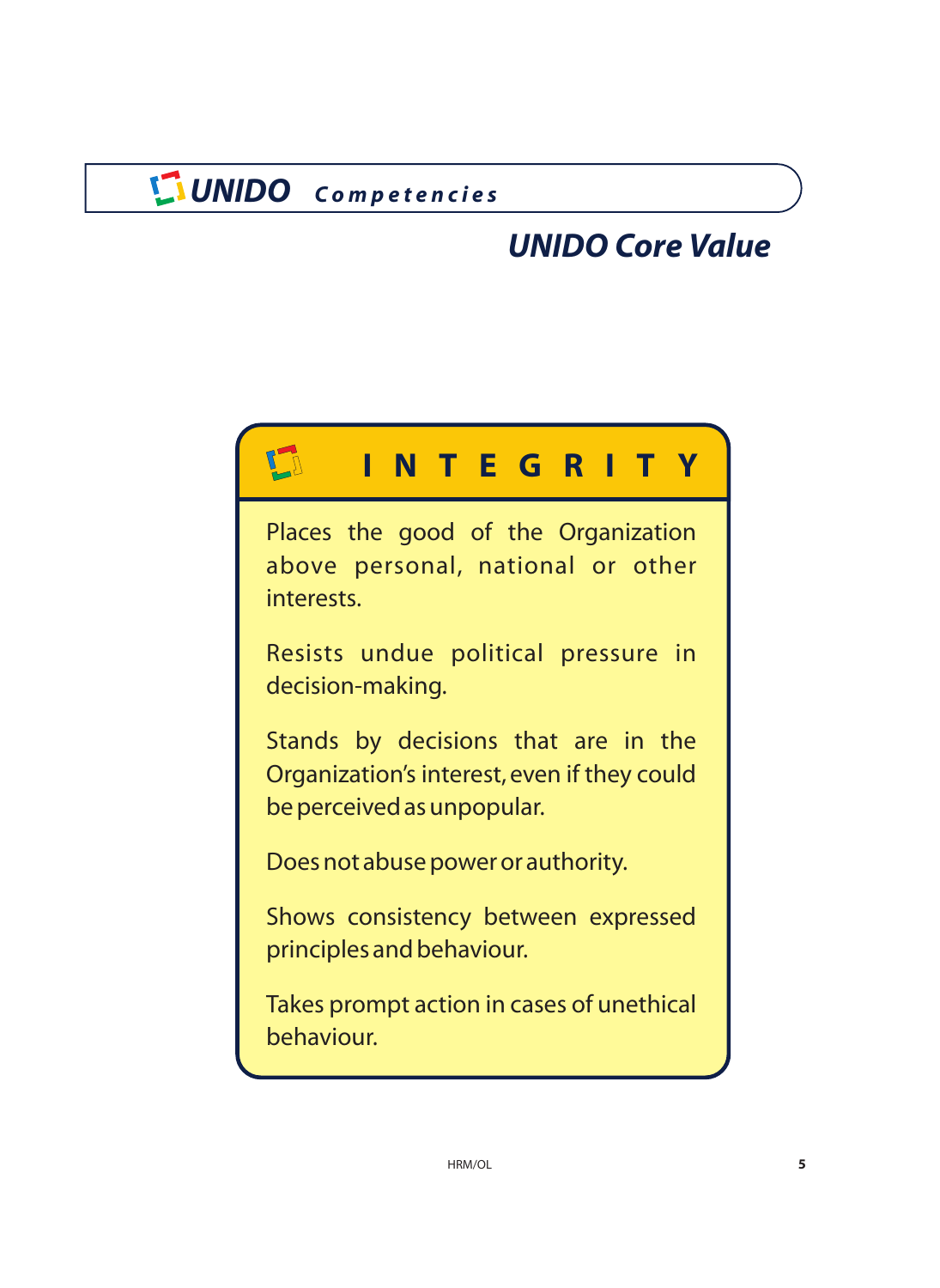# *UNIDO Core Value*

#### <span id="page-7-0"></span> $\mathbb{F}_1$ **PROFESSIONALISM**

Is at the forefront of best practice in his/her functional area.

Maintains high standards of competence through continuous learning.

Uses appropriate research, techniques and technical resources for which he/she is qualified by education, training or work experience.

Is conscientious and efficient in meeting commitments and achieving results.

Shows persistence in finding lasting solutions.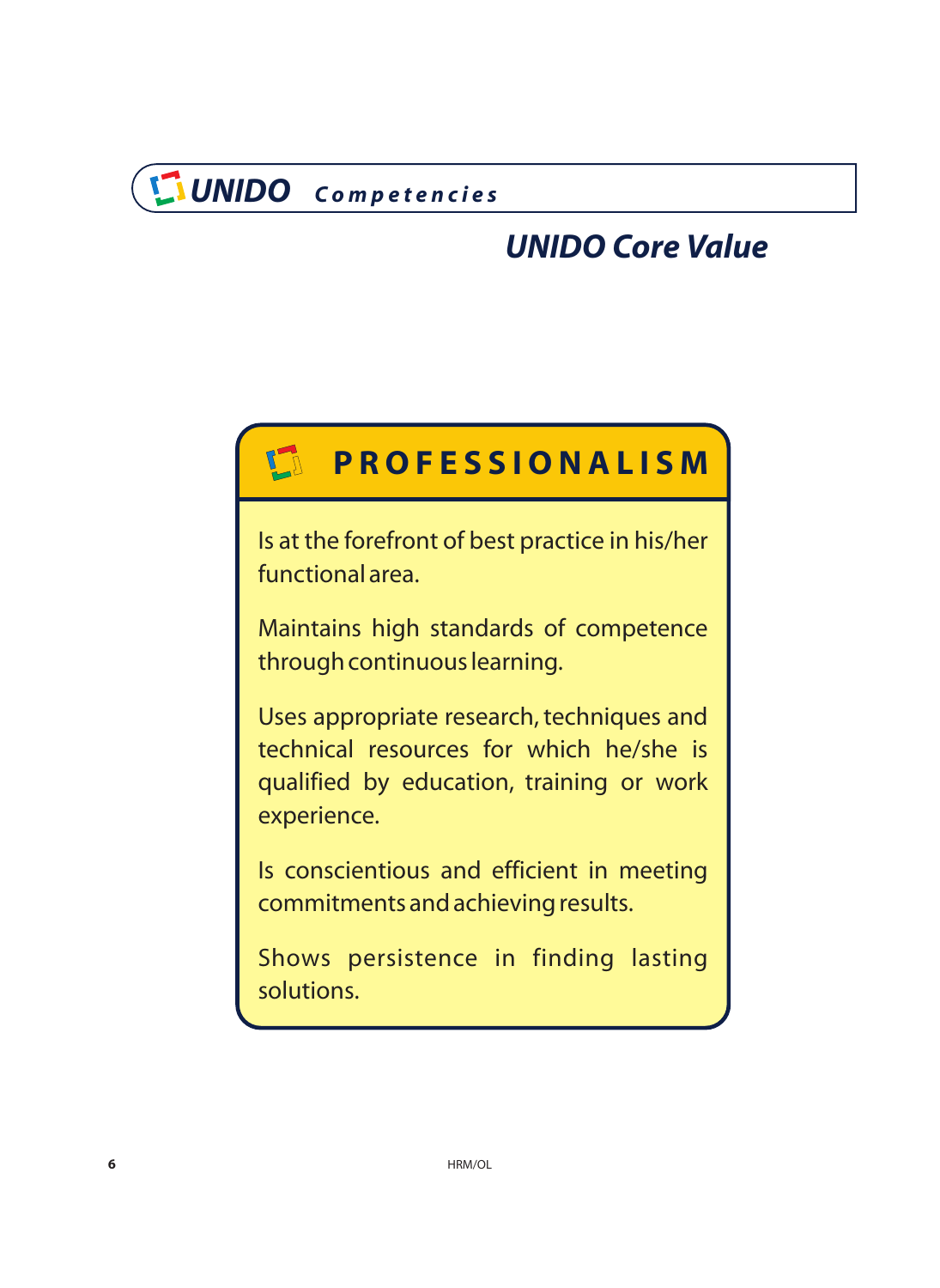# *UNIDO Core Value*

# <span id="page-8-0"></span>**CULTURAL SENSITIVITY**

Works effectively with people from all backgrounds.

Avoids stereotypical responses by examining own behaviour.

Does not discriminate against any individual or group.

Demonstrates respect for and understanding of diverse points of view in daily work and decision-making.

Knows how and when to adapt personal behaviour to manage or prevent conflict.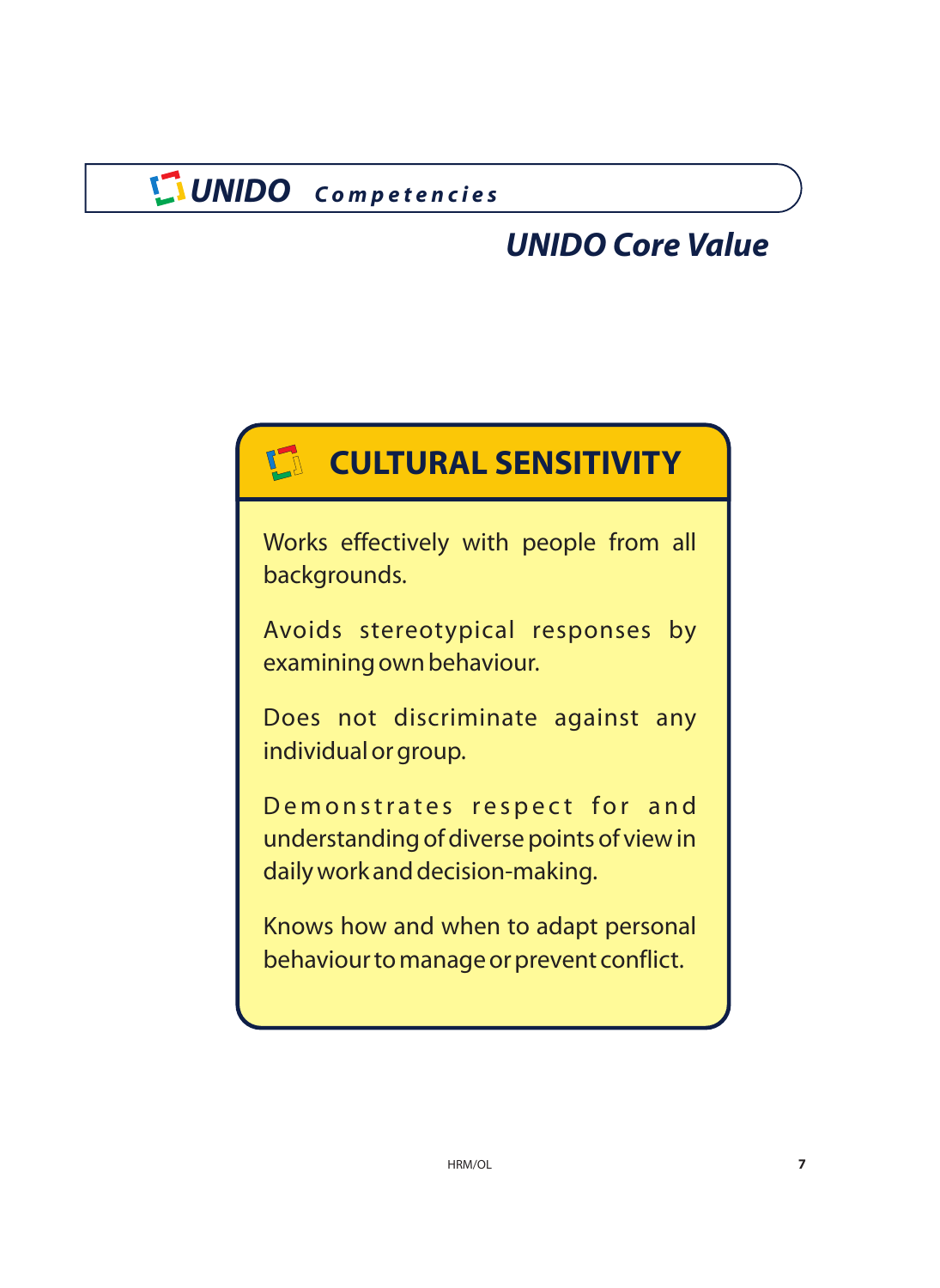# *What is a Competency*

<span id="page-9-0"></span>**A set of skills, related knowledge and attributes that allow an individual to perform a task or an activity within a specific function or job.**

### A **competency** is

demonstrated or mastered in a job and could be easily transferred to another job.

# **Transferable competencies**

are basic and critical units of any job.

A specific competency in UNIDO is described with key behaviours representative of a proficient application. They are grouped in three main categories; **Managerial**, **Generic or Technical/Functional.** 

Their application is subdivided in three levels: **Advanced**, Proficient and Knowledgeable.

Benchmark jobs or functions in the Organization will be defined with a set of around 15 essential competencies.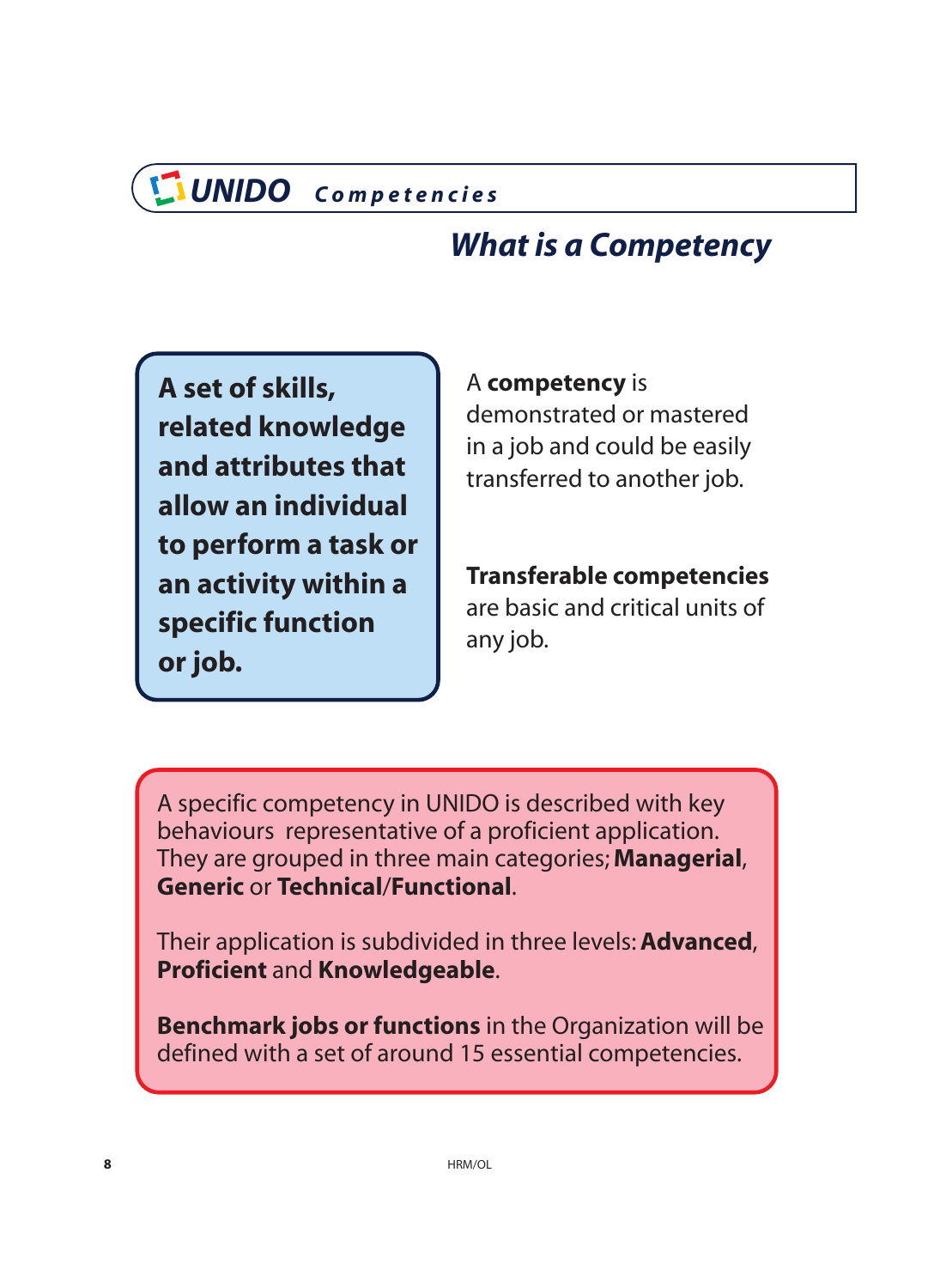# *Competency graphic display*

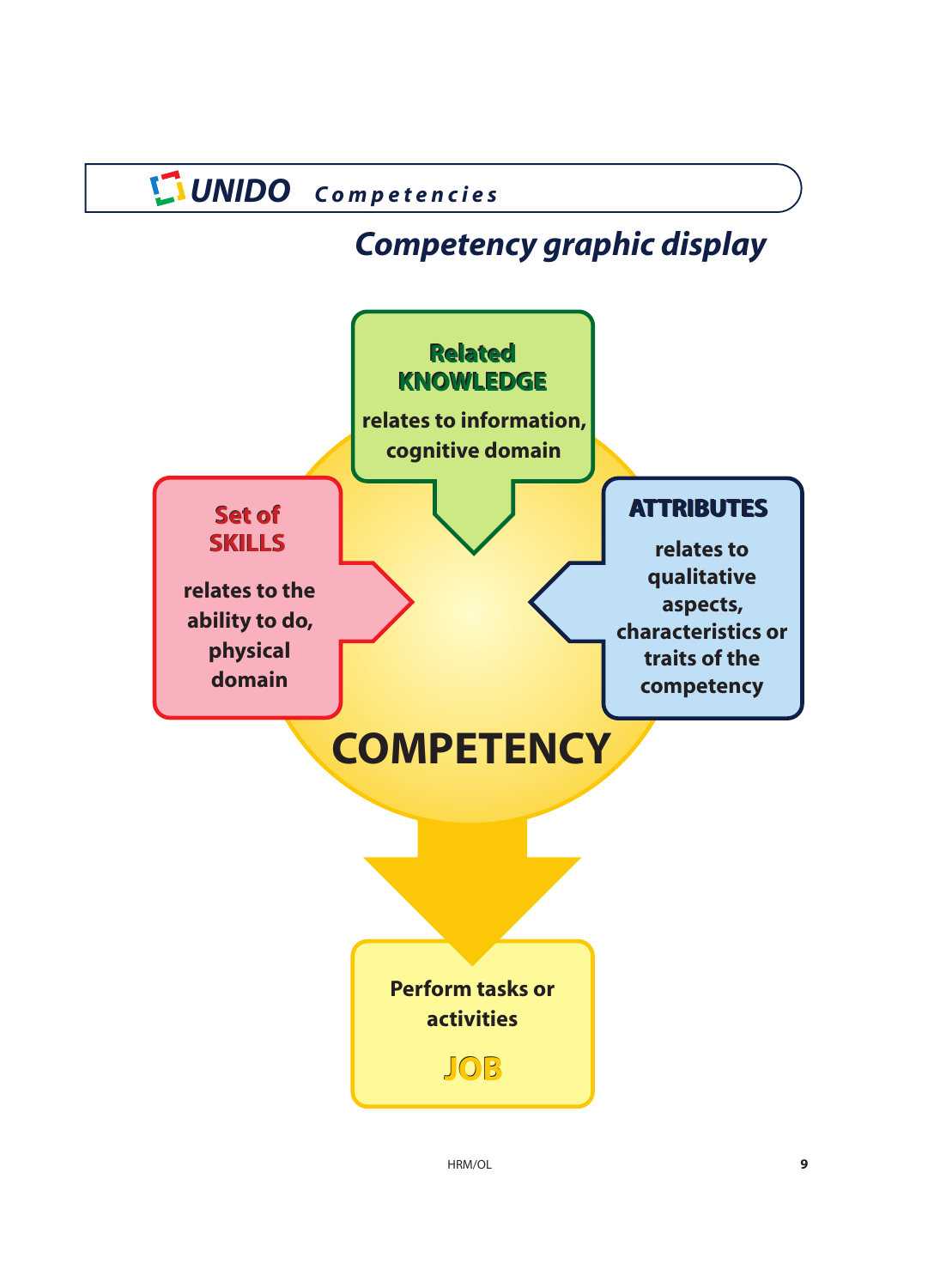# *Types of competencies*

# <span id="page-11-0"></span>**MANAGERIAL**

Competencies which are considered essential for staff with managerial or supervisory responsibility in any service or programme area, including directors and senior posts.

Some managerial competencies could be more relevant for specific occupations, however they are applied horizontally across the Organization, i.e. *analysis and [decision-making, team leadership, change management, etc.](#page-13-0)*

### **GENERIC**

Competencies which are considered essential for all staff, regardless of their function or level, i.e. *communication, programme execution, processing tools, linguistic, etc.*

# **TECHNICAL/FUNCTIONAL**

Specific competencies which are considered essential to perform any job in the Organization within a defined technical or functional area of work, i.e. *environmental management, industrial process sectors, investment management, finance and administration, human resource management, etc.*

Any function in the Organization requires a set of essential managerial/generic and technical/functional competencies to be performed effectively.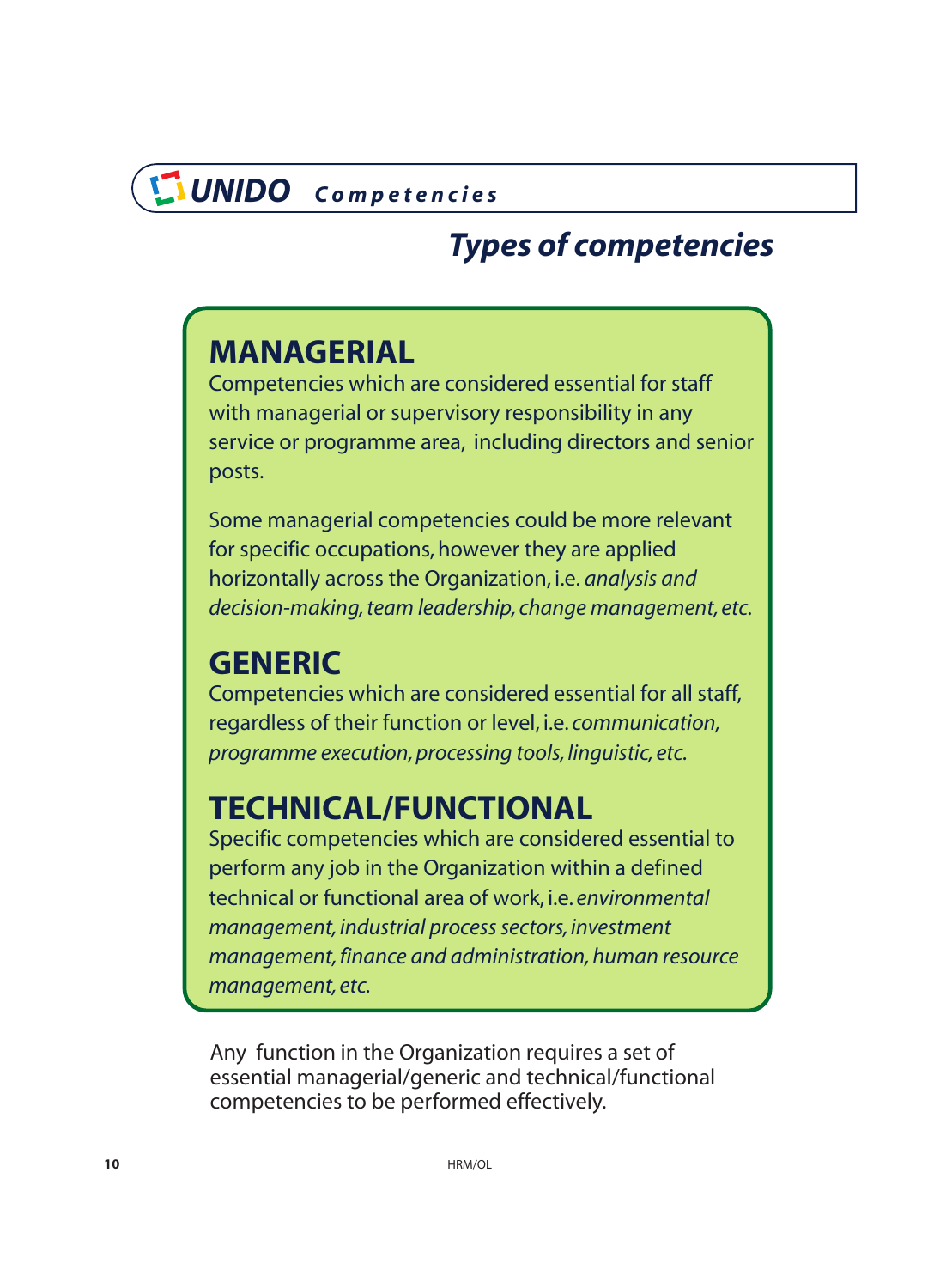# *Application levels of a competency*

# **ADVANCED**

Demonstrates high level of understanding of the particular competency to perform fully and independently related tasks. Frequently demonstrates application that indicates

profound level of expertise. Can perform adviser or trainer roles.Work activities are carried out consistently with high quality standards.

# **PROFICIENT**

Demonstrates a sound level of understanding of the particular competency to adequately perform related tasks, practically without guidance.Work activities are performed effectively within quality standards.

# **KNOWLEDGEABLE**

Demonstrates a sufficient understanding of the particular competency to be used in the work place, but requires guidance.Tasks or work activities are generally carried out under direction.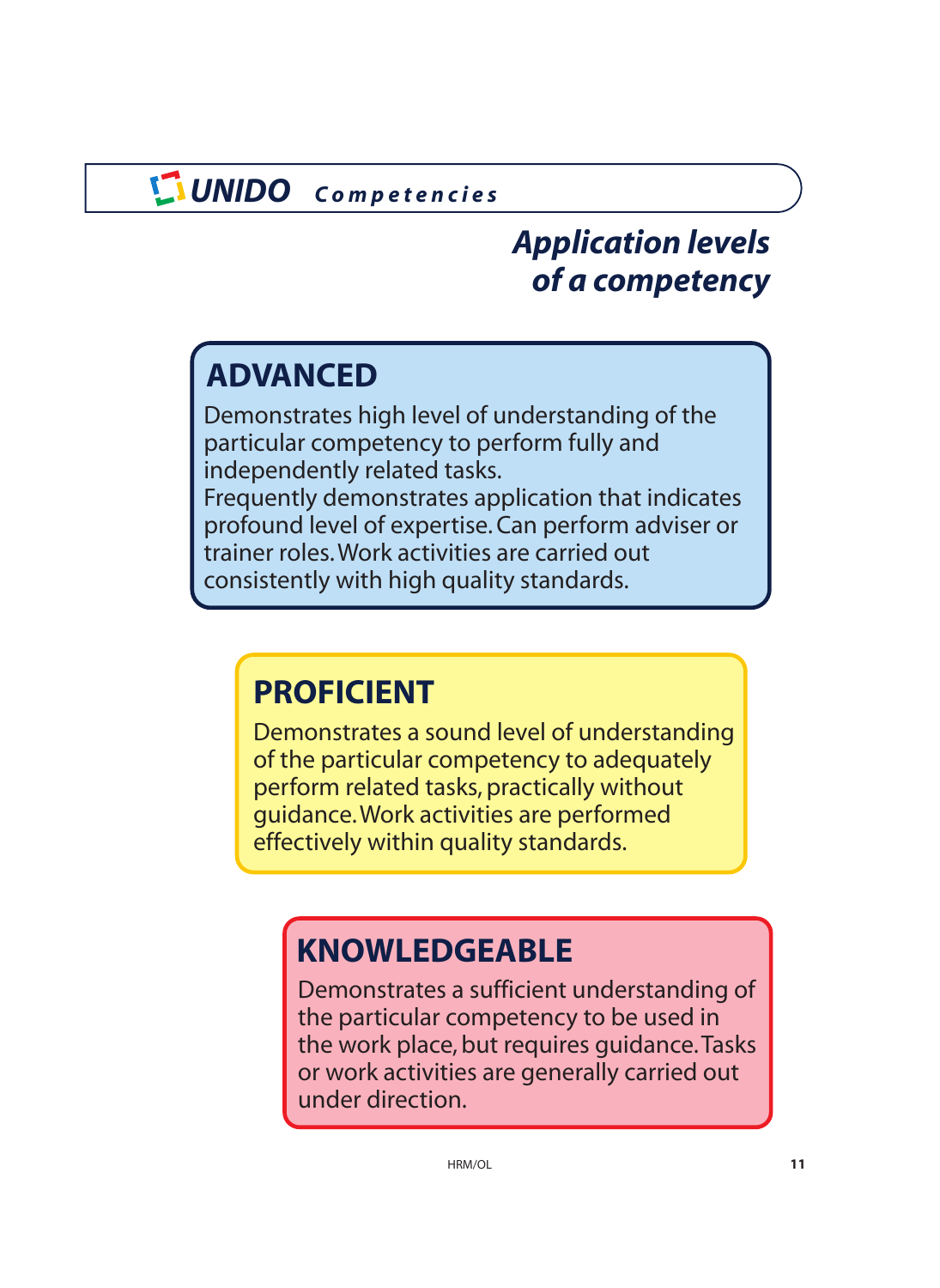# <span id="page-13-0"></span>*MANAGERIAL Competencies*

- $\bullet$  **STRATEGIC THINKING and SCENARIO-BUILDING**
- **[ANALYSIS, PROBLEM-](#page-14-0)SOLVING and DECISION MAKING**
- **[PLANNING and](#page-15-0) ORGANIZING**
- **CHANGE MANAGEMENT**
- $\bullet$  **[MANAGING SMALL](#page-16-0) ORGANIZATIONAL GROUPS**
- **MANAGING LARGE ORGANIZATIONAL GROUPS**
- **[TEAM LEADERSHIP](#page-17-0)**
- **INFORMATION MANAGEMENT**
- **[INNOVATION and](#page-18-0) CREATION**
- **MEDIATION and NEGOTIATION**
- **MENTORING and COACHING**
- **[FACILITATION and](#page-19-0) GROUP MODERATION**
- **[PRESENTATION](#page-20-0) and PUBLIC SPEAKING**
- **INTERVIEWING**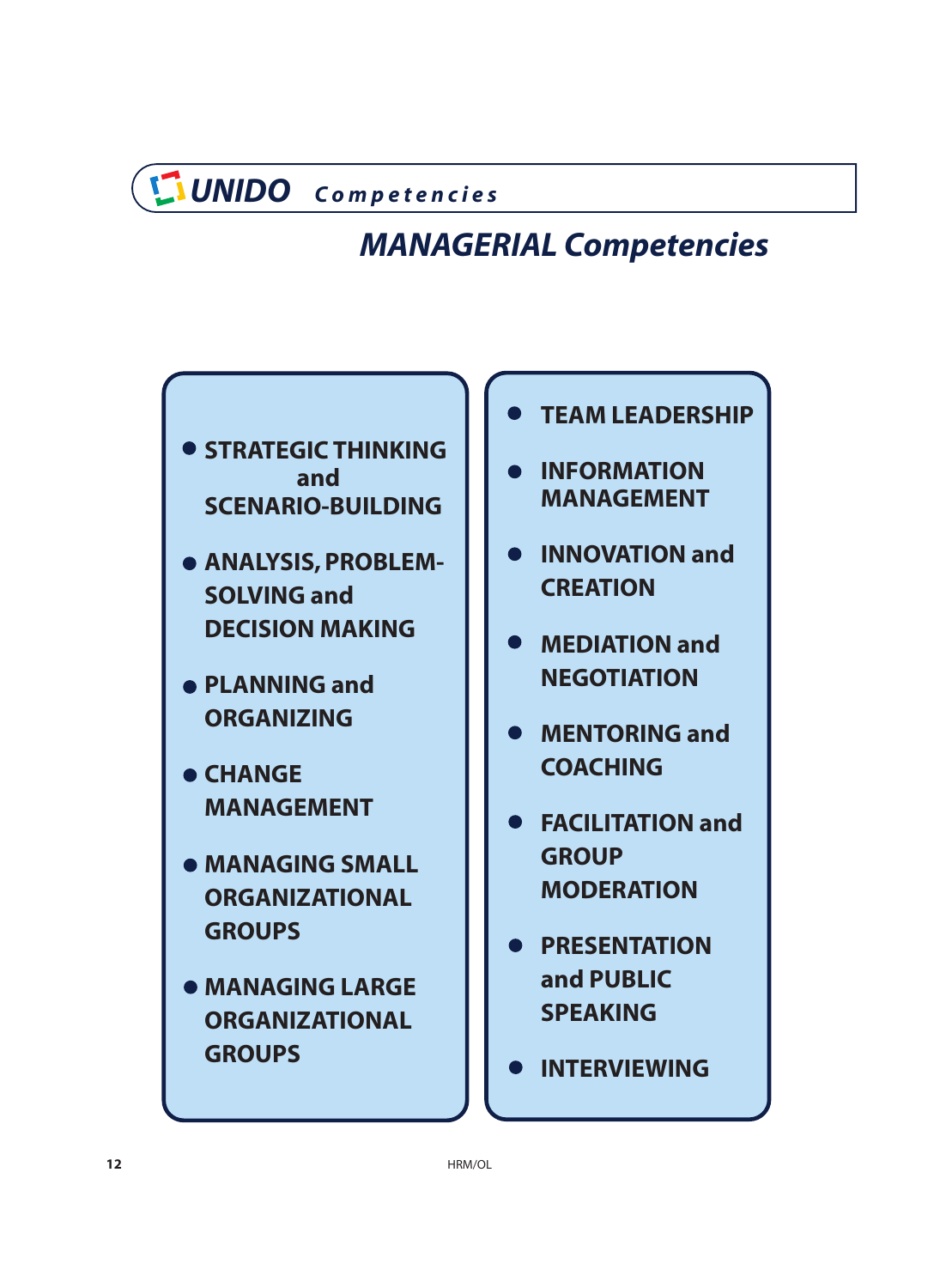# *Managerial competency description*

### **STRATEGIC THINKING AND STRATEGIC THINKING AND SCENARIO- BUILDING SCENARIO- BUILDING**

### <span id="page-14-0"></span>**Can**

- **THINK macro:**
- GO beyond present situation;
- BE sensitive to wider political and organizational priorities;
- EXPLORE and UNDERSTAND trends, opportunities and risks that could affect services, programmes, functional areas or jobs;
- **FORECAST and INTEGRATE different views;**
- DESIGN alternative scenarios and business models;

### **ANALYSIS, PROBLEM SOLVING AND DECISION MAKING**

### **Can**

- COMPREHEND and DISTILL issues;
- **IDENTIFY problem factors;**
- DETERMINE appropriate information;
- **CHECK assumptions against facts;**
- **GENERATE creative solutions;**
- TAKE care of macro and long-term consequences of decisions;
- HAVE courage to take effective decisions;

#### **Strategic thinking and Scenario-building**

#### **Analysis, Problem -solving and Decision making**

**[Planning and Organizing](#page-15-0) Change Management [Managing small organizational groups](#page-16-0) Managing large organizational groups Team Leadership [Information Management](#page-17-0) Innovation and Creation [Mediation and Negotiation](#page-18-0) Mentoring and Coaching [Facilitation and Group Moderation](#page-19-0) [Presentation and Public Speaking](#page-20-0) Interviewing**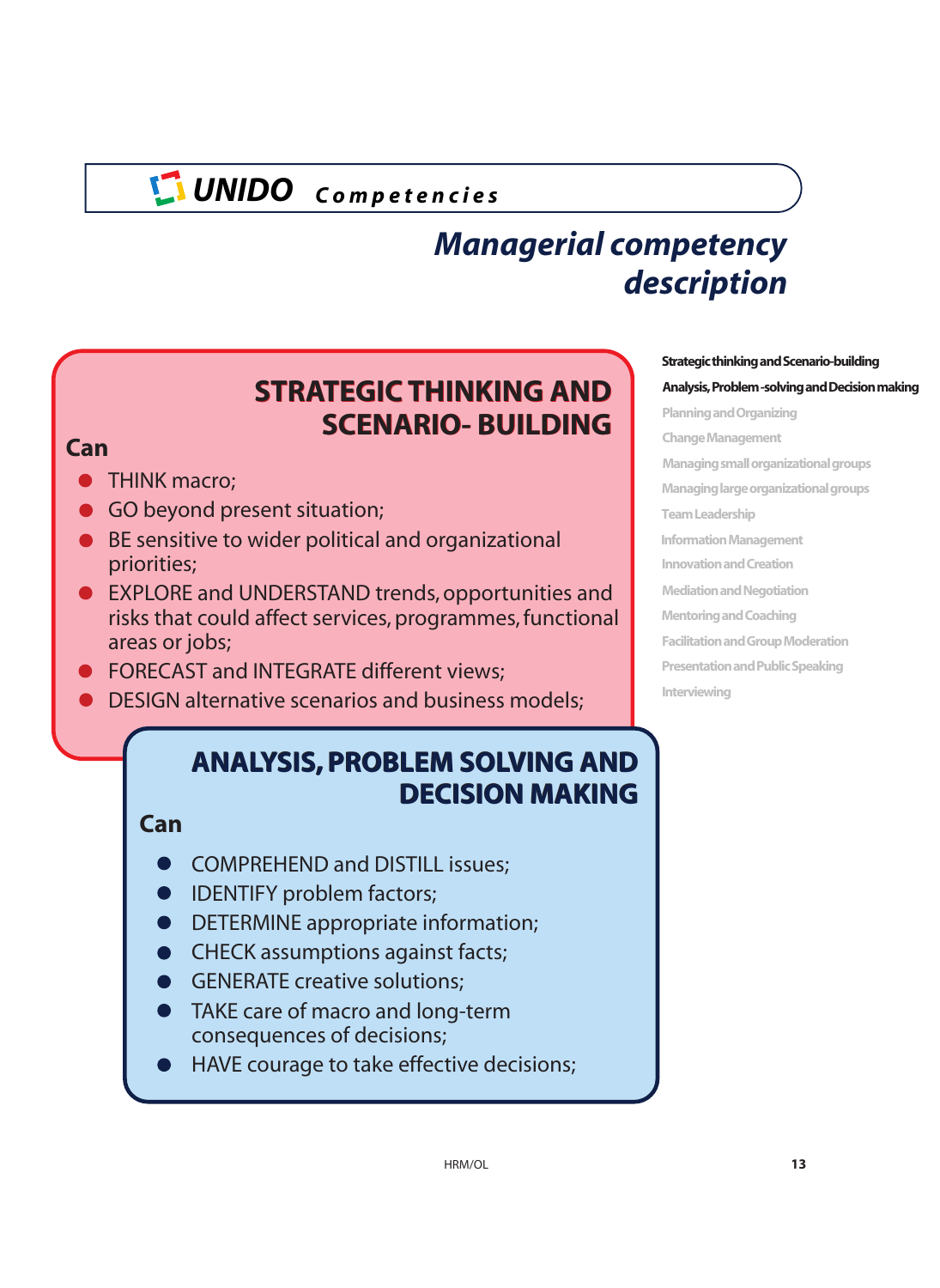# *description Managerial competency*

### <span id="page-15-0"></span>**PLANNING AND ORGANIZING PLANNING AND ORGANIZING**

### **Can**

- DESIGN comprehensive and realistic plans using strategic goals;
- ACT on future needs and TAKE advantage of opportunities;
- BE prepared for contingencies;
- ASSESS adequate level of resources and organize them in a timely manner;
- BALANCE day to day demands with planning efforts;
- MONITOR plans and take corrective action as required;
- ORGANIZE that things are done logically, clearly and well;
- USE time effectively;

### **CHANGE MANAGEMENT CHANGE MANAGEMENT**

### **Can**

- ENCOURAGE and PRODUCE change in self and others;  $\bullet$
- **CREATE conditions and processes to support change;**
- **SUSTAIN change, balancing people, financial resources,** technology and processes;
- **BRING IN practical improvements;**
- **OF DEVELOP an environment in which others can express** themselves and act without fear;
- **OPERATE with transparency;**
- BUILD trust;  $\bullet$

**Strategic thinking and Scenario-building [Analysis, Problem -solving and Decision makin](#page-14-0)g**

#### **Planning and Organizing**

#### **Change Management**

**[Managing small organizational groups](#page-16-0)**

**Managing large organizational groups**

**Team Leadership**

- **[Information Management](#page-17-0)**
- **Innovation and Creation**
- **[Mediation and Negotiation](#page-18-0)**
- **Mentoring and Coaching**
- **[Facilitation and Group Moderation](#page-19-0)**
- **[Presentation and Public Speaking](#page-20-0)**

**Interviewing**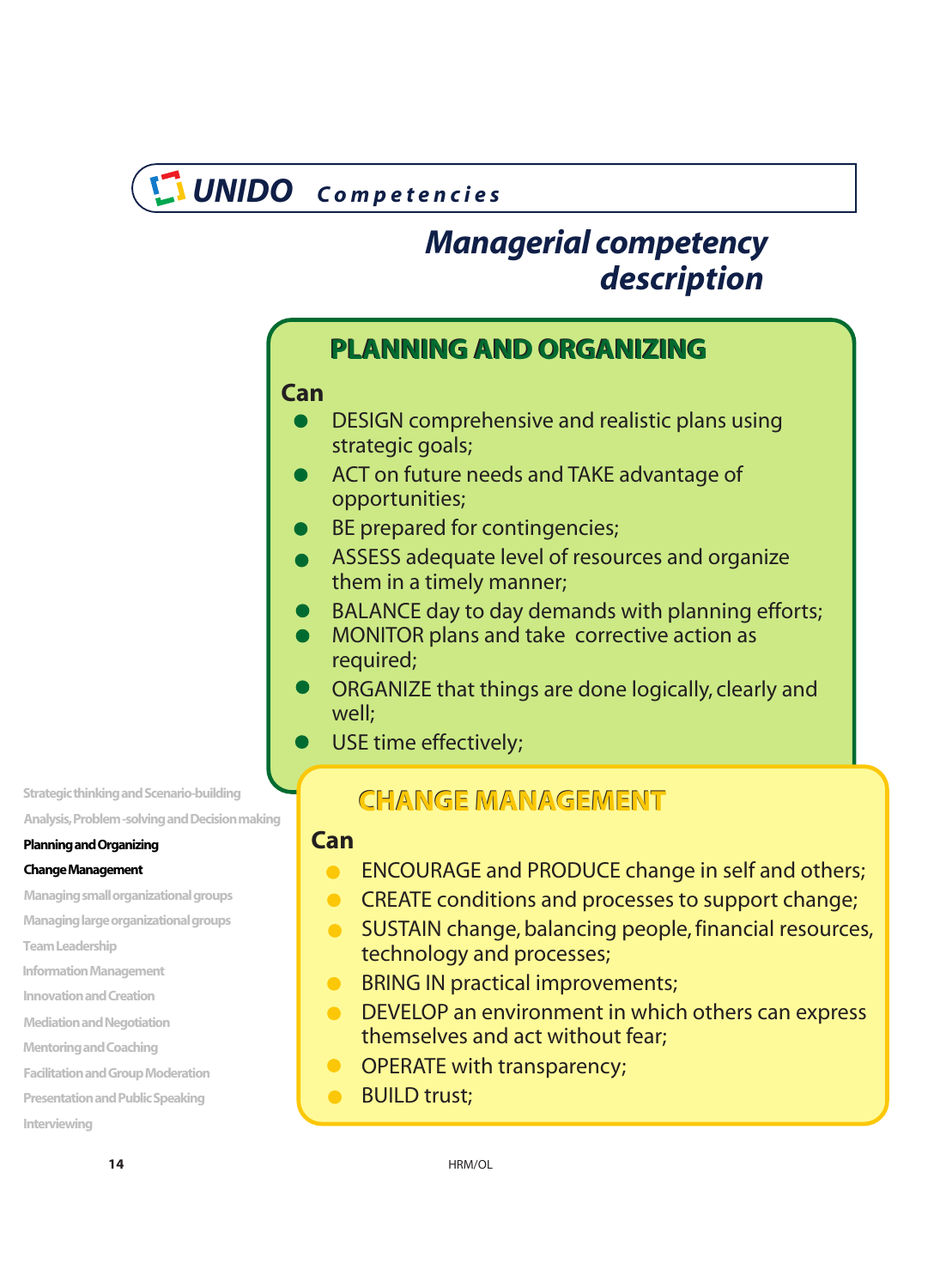# *Managerial competency description*

### <span id="page-16-0"></span>**MANAGING SMALL ORGANIZATIONAL MANAGING SMALL ORGANIZATIONAL GROUPS Can GROUPS**

- BALANCE distribution of tasks and resources;
- ESTABLISH -in a participatory process- group and individual objectives;
- TAKE ownership of all responsibilities and HONOUR commitments;
- FOSTER collaborative relationships;
- INVOLVE staff in different steps of the management process;
- VALUE other's initiatives and expertise;
- MANAGE stress in self and others;
- EVALUATE performance and DEAL with motivational issues;

# **MANAGING LARGE ORGANIZATIONAL MANAGING LARGE ORGANIZATIONAL GROUPS GROUPS Can**

- USE relevant components of managing small groups;  $\bullet$
- CHANNEL effectively inputs or ideas from different organizational layers;
- DELEGATE proper level of authority to other layers;
- **ENCOURAGE units to set challenging goals;**
- BUILD appropriate organizational performance and monitoring systems;
- SOLVE organizational conflicts;
- OPERATE in compliance with best organizational practice;

**Strategic thinking and Scenario-building [Analysis, Problem -solving and Decision making](#page-14-0) [Planning and Organizing](#page-15-0) Change Management Managing small organizational groups**

**Managing large organizational groups Team Leadership**

**[Information Management](#page-17-0)**

**[Innovation and Creation](#page-18-0)**

**Mediation and Negotiation**

- **[Mentoring and Coaching](#page-19-0)**
- **Facilitation and Group Moderation**
- **[Presentation and Public Speaking](#page-20-0)**

**Interviewing**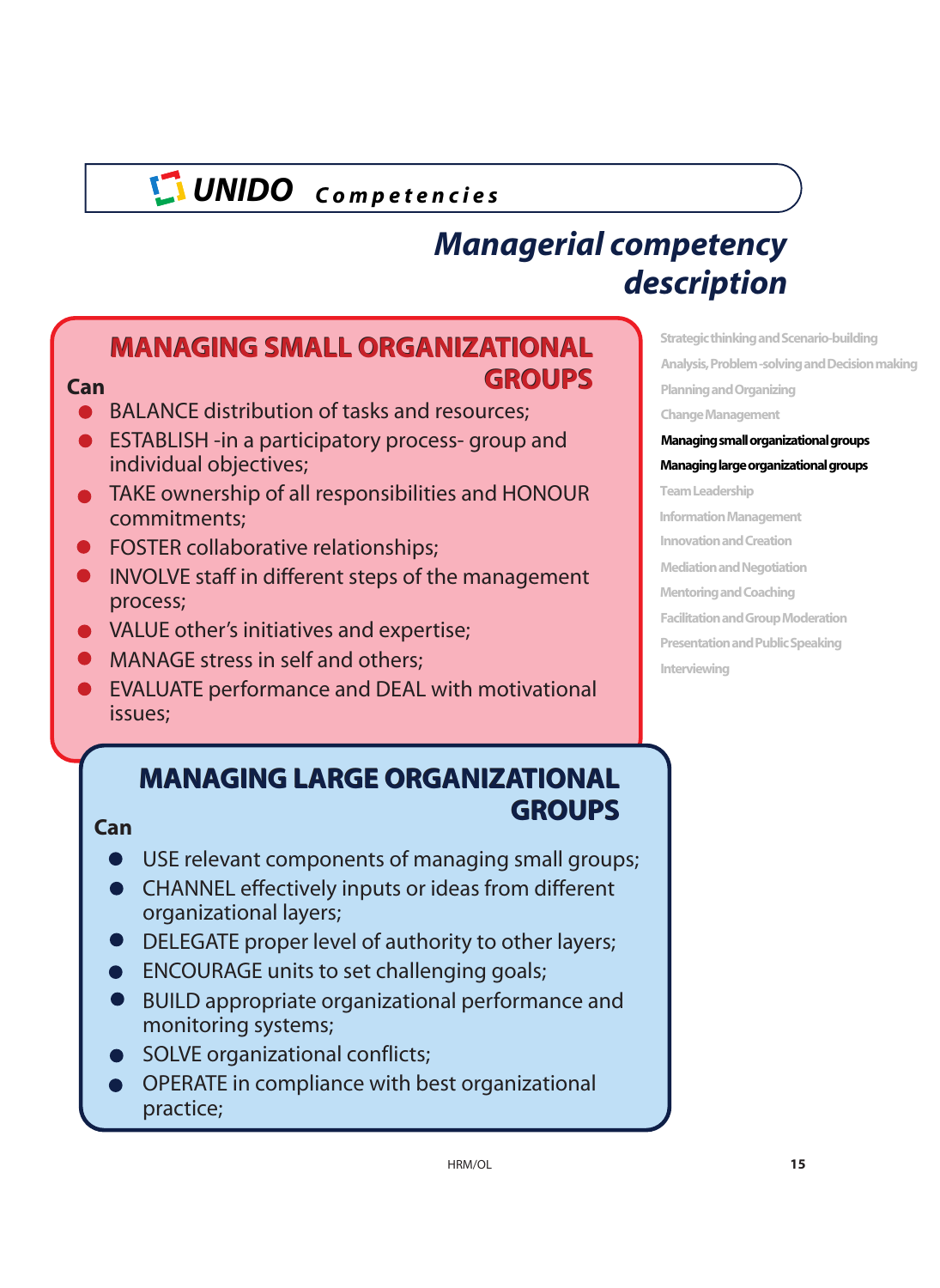# *description Managerial competency*

### <span id="page-17-0"></span>**TEAM LEADERSHIP TEAM LEADERSHIP**

- BUILD effective teams recognizing individual contributions, cultural factors and organizational context;
- CONDUCT effectively different types of teams/task forces;
- **MOTIVATE self and team members for results;**
- INSTILL team agenda before personal/individual interest;
- ENCOURAGE dialogue and ACT in accordance with team inputs; **INFORMATION MANAGEMENTCan**
	- ANTICIPATE and RESOLVE conflicting differences by pursuing mutually agreeable solutions;
	- GIVE proper credit to others;
	- PARTICIPATE effectively in cross-organizational activities;

### **INFORMATION MANAGEMENT**

#### **Can**

- DEFINE indicators and ORGANIZE cost-effective  $\bullet$ information schemes;
- IDENTIFY reliable sources of pertinent information;  $\bullet$
- USE quantitative and qualitative information;  $\bullet$
- **PROVIDE appropriate and timely information to** clients (internal/external);
- KEEP abreast of emerging changes of information technology in functional area;
- Actively SEEK to apply information technology to appropriate tasks;

**Strategic thinking and Scenario-building**

**[Analysis, Problem -solving and Decision making](#page-14-0)**

**[Planning and Organizing](#page-15-0)**

**Change Management**

**Managing small organizational groups**

**[Managing large organizational groups](#page-16-0)**

#### **Team Leadership**

#### **Information Management**

**Innovation and Creation**

- **[Mediation and Negotiation](#page-18-0)**
- **Mentoring and Coaching**
- **[Facilitation and Group Moderation](#page-19-0)**
- **[Presentation and Public Speaking](#page-20-0)**

**Interviewing**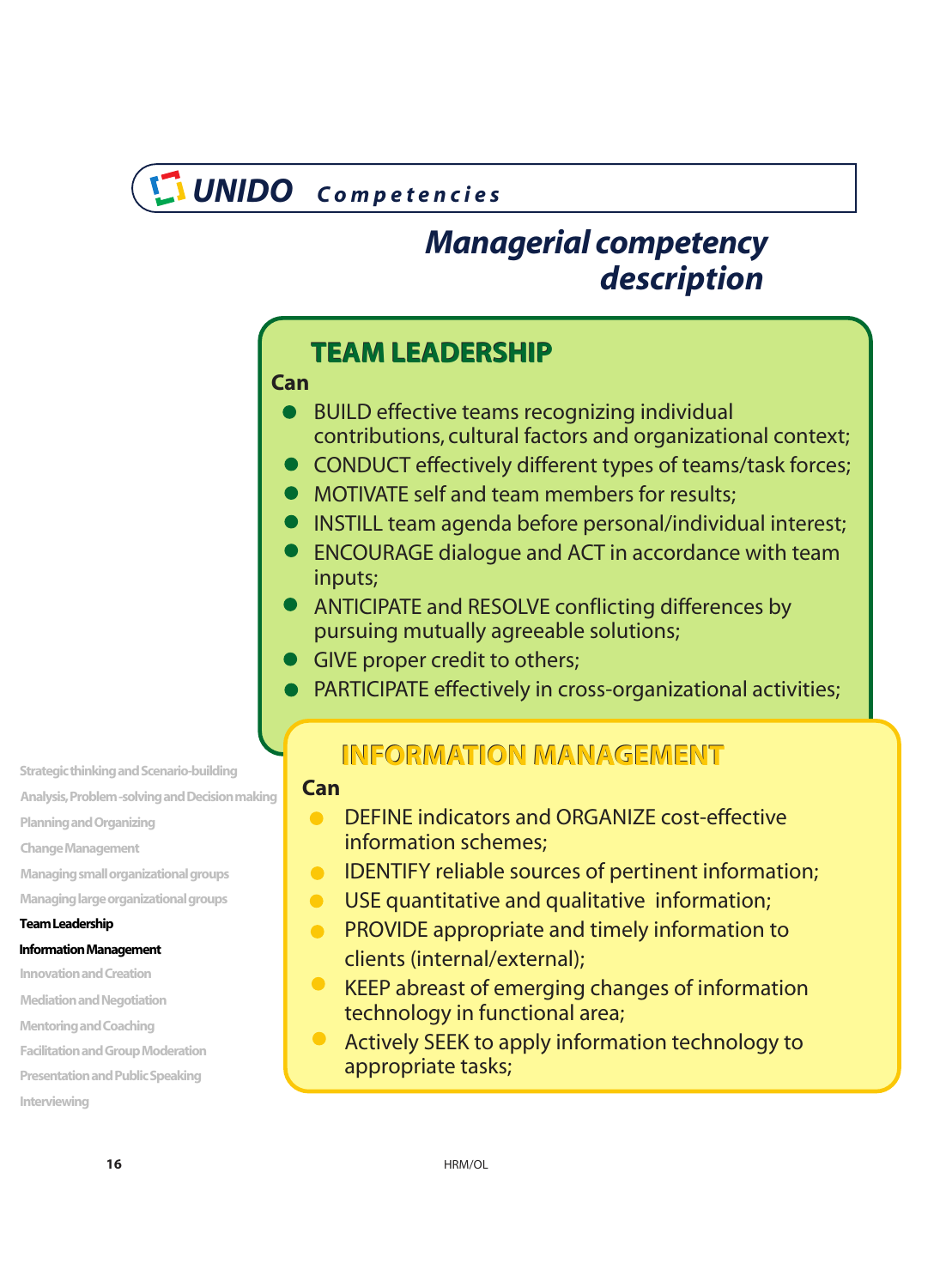# *Managerial competency description*

### <span id="page-18-0"></span>**INNOVATION AND CREATION INNOVATION AND CREATION**

#### **Can**

- DISCOVER and FIND new ways of doing things;
- STAY abreast on new theories, trends or developments;
- CHALLENGE prevailing assumptions;
- Actively SEEK to improve programmes and services;
- OBTAIN results with different means;
- ENCOURAGE others to look for new ideas or approaches;
- IMPROVE ON traditional ways with more effective action;

### **MEDIATION AND NEGOTIATION MEDIATION AND NEGOTIATION**

#### **Can**

- ASSESS divergent views;
- IDENTIFY key arguments;
- FORMULATE positions;
- PRESENT or PROPOSE alternative ways to others;
- BUILD consensus among parties;
- REACH solutions to satisfy fundamental objectives;
- ARRIVE at constructive solutions while maintaining  $\bullet$ positive working relationships;

**Strategic thinking and Scenario-building [Analysis, Problem -solving and Decision making](#page-14-0) [Planning and Organizing](#page-15-0) Change Management [Managing small organizational groups](#page-16-0) Managing large organizational groups [Team Leadership](#page-17-0) Information Management Innovation and Creation**

#### **Mediation and Negotiation**

**Mentoring and Coaching [Facilitation and Group Moderation](#page-19-0) [Presentation and Public Speaking](#page-20-0) Interviewing**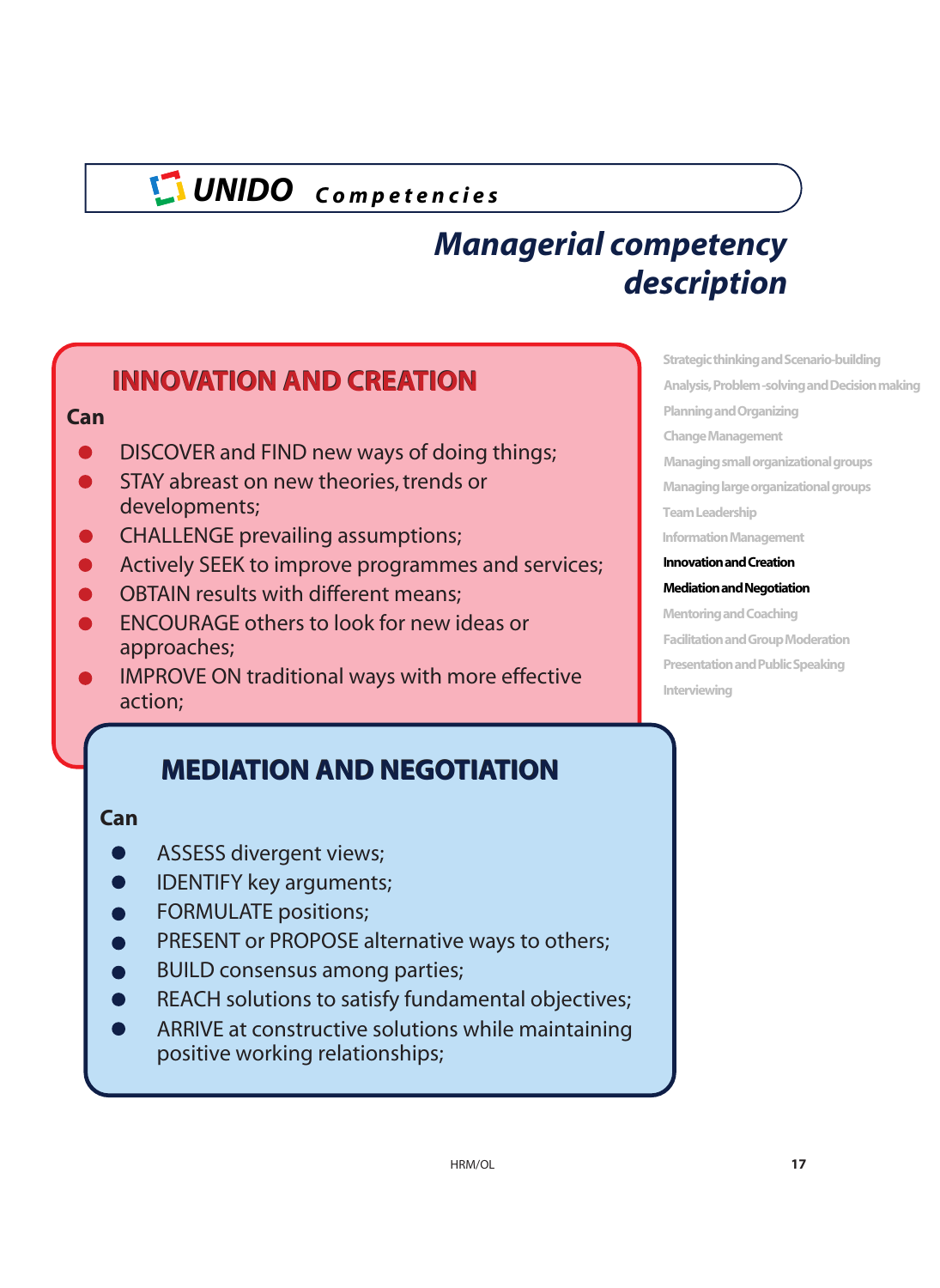# <span id="page-19-0"></span>*description Managerial competency*

### **MENTORING AND COACHING MENTORING AND COACHING**

#### **Can**

- SHARE wisdom and professional expertise with others;
- BE ENGAGED regularly in professional exchanges;
- ASSESS accurately individual strengths and developmental needs;
- FACILITATE individual learning;
- GIVE specific and timely recognition;
- PROVIDE feedback on actual behaviour;
- GUIDE and SUPPORT on performance, career or succession trends;

**Strategic thinking and Scenario-building**

**[Analysis, Problem -solving and Decision making](#page-14-0)**

**Planning and Organizing**

**[Change Management](#page-15-0)**

**Managing small organizational groups**

**[Managing large organizatio](#page-16-0)nal groups**

**Team Leadership**

**[Information Management](#page-17-0)**

**Innovation and Creation**

**[Mediation and Negotiation](#page-18-0)**

#### **Mentoring and Coaching**

#### **Facilitation and Group Moderation**

**[Presentation and Public Speaking](#page-20-0)**

**Interviewing**

### **FACILITATION AND GROUP MODERATION FACILITATION AND GROUP MODERATION**

#### **Can**

- $\bullet$ SET UP or ORGANIZE meeting facilities;
- $\bullet$ CONDUCT/CHAIR effective meetings;
- $\bullet$ FACILITATE group discussions;
- INTEGRATE different positions;  $\bullet$
- $\bullet$ OBTAIN the best from the group;
- $\bullet$ KEEP balanced views;
- $\bullet$ ENCOURAGE wide participation;
- $\bullet$ GUIDE the group in obtaining concrete results;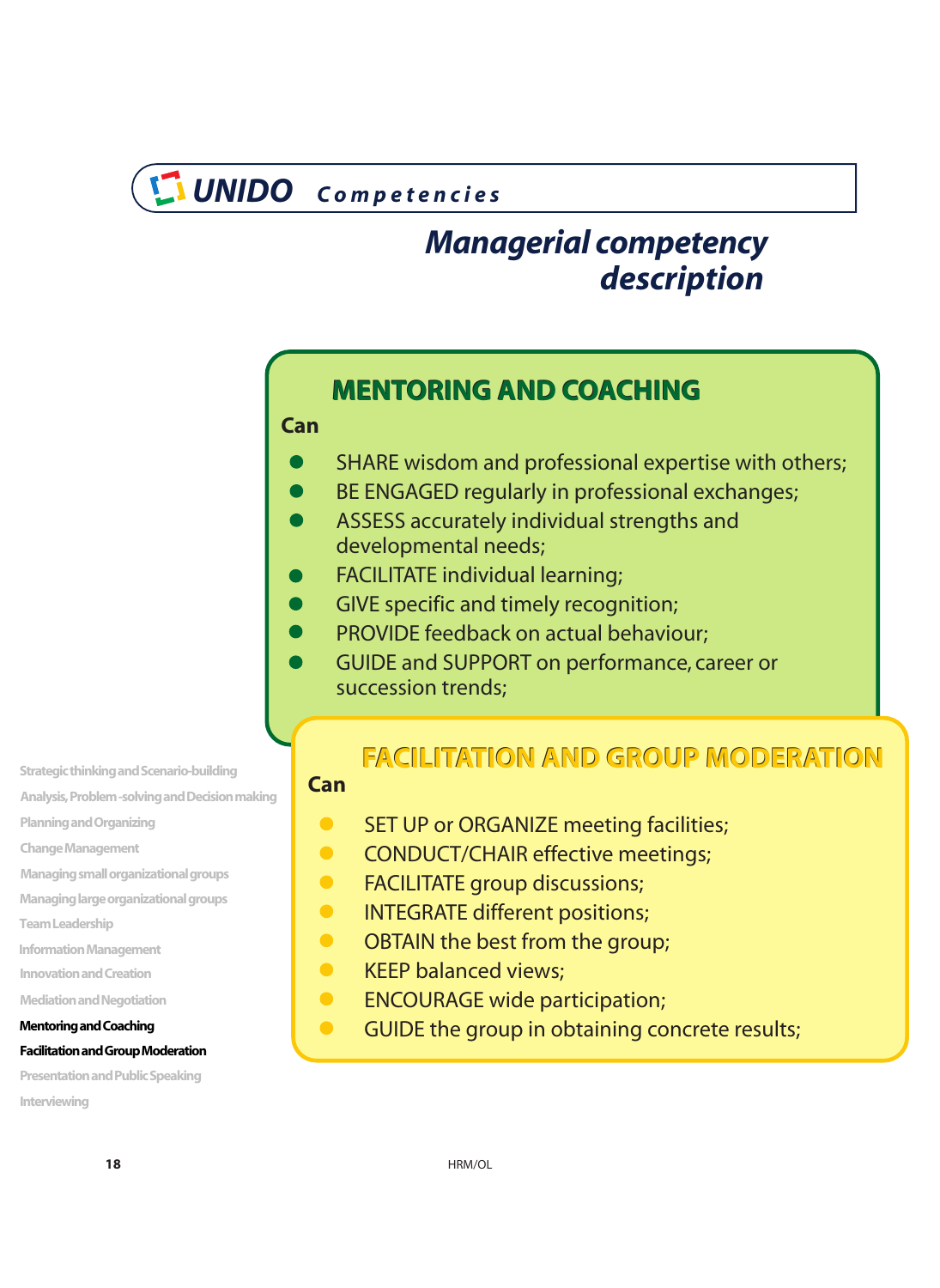# *Managerial competency description*

### <span id="page-20-0"></span>**PRESENTATION AND PUBLIC SPEAKING PRESENTATION AND PUBLIC SPEAKING**

#### **Can**

- PREPARE high impact presentation;
- CARRY audience analysis;
- DELIVER concrete messages;
- SPEAK clearly and concisely in public;
- USE appropriate audio visual technology;
- CARRY self well in front of a large audience;
- ANSWER spontaneously pertinent questions;
- MAKE a self assessment after performance for future improvements;

### **INTERVIEWING INTERVIEWING**

#### **Can**

- DEFINE interview purpose and PREPARE plan;
- ELABORATE pertinent questions;
- FIND relevant factual information and IDENTIFY personality traits;
- PARTICIPATE effectively in panel interviews;
- RECORD facts and conclusions;
- APPLY effective competency-based recruitment and selection procedures;
- CONDUCT performance assessments;
- USE constructively during investigation processes;

**[Strategic thinking and Scenario-building](#page-14-0) Analysis, Problem -solving and Decision making [Planning and Organizing](#page-15-0) Change Management [Managing small organizational groups](#page-16-0) Managing large organizational groups [Team Leadership](#page-17-0) Information Management I[nnovation and Creation](#page-18-0) Mediation and Negotiation [Mentoring and Coaching](#page-19-0) Facilitation and Group Moderation Presentation and Public Speaking Interviewing**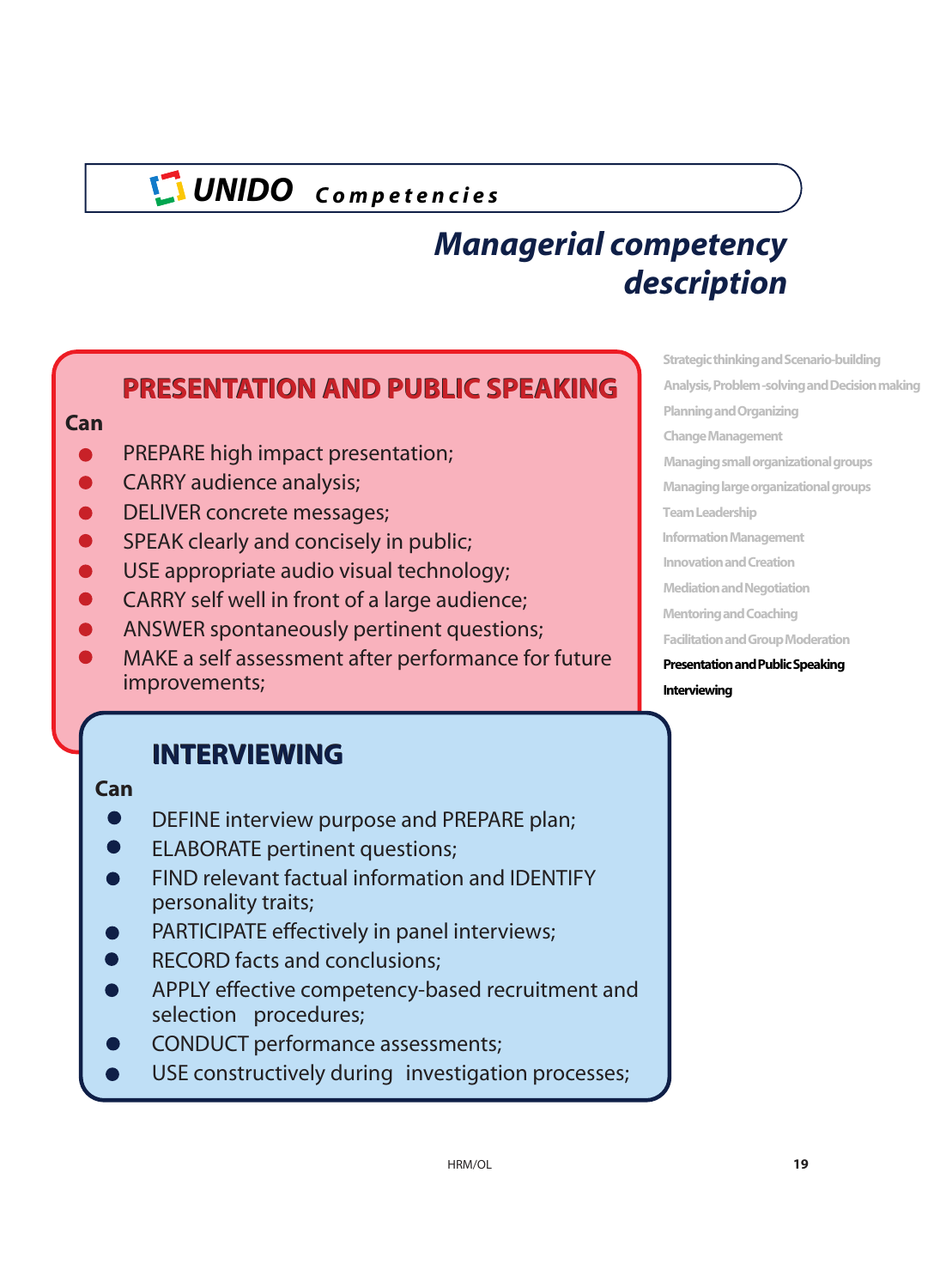# *The specific applications of competencies*

<span id="page-21-0"></span>New in the **competency-based** management approach is the linking of competencies with the strategic objectives, plans and capabilities of the Organization. Thus, competencies will increasingly be used as a basis for identifying individual and organizational needs and planning for development.

- **Forecast staffing needs**
- **Job/Function design**
- **Recruitment (advert, vacancies, roster)**
- **Selection of staff & redeployment**
- **Building teams or task forces**

Essential managerial/generic or technical/functional competencies will be incorporated systematically into job descriptions and vacancy announcements.

- **Self-development**
- **Assessment of learning needs**
- **Design learning programmes & evaluation**
- **Complementary to performance appraisal**
- **Succession planning**

Competencies are useful to staff and managers in assessing selfdevelopment needs and setting performance standards and career plans.

Staff development programmes are directly connected with the need to update or upgrade specific competencies. New learning experiences will be introduced to support them.

Building teams or task forces as well as succession plans can benefit from a more effective and objective process.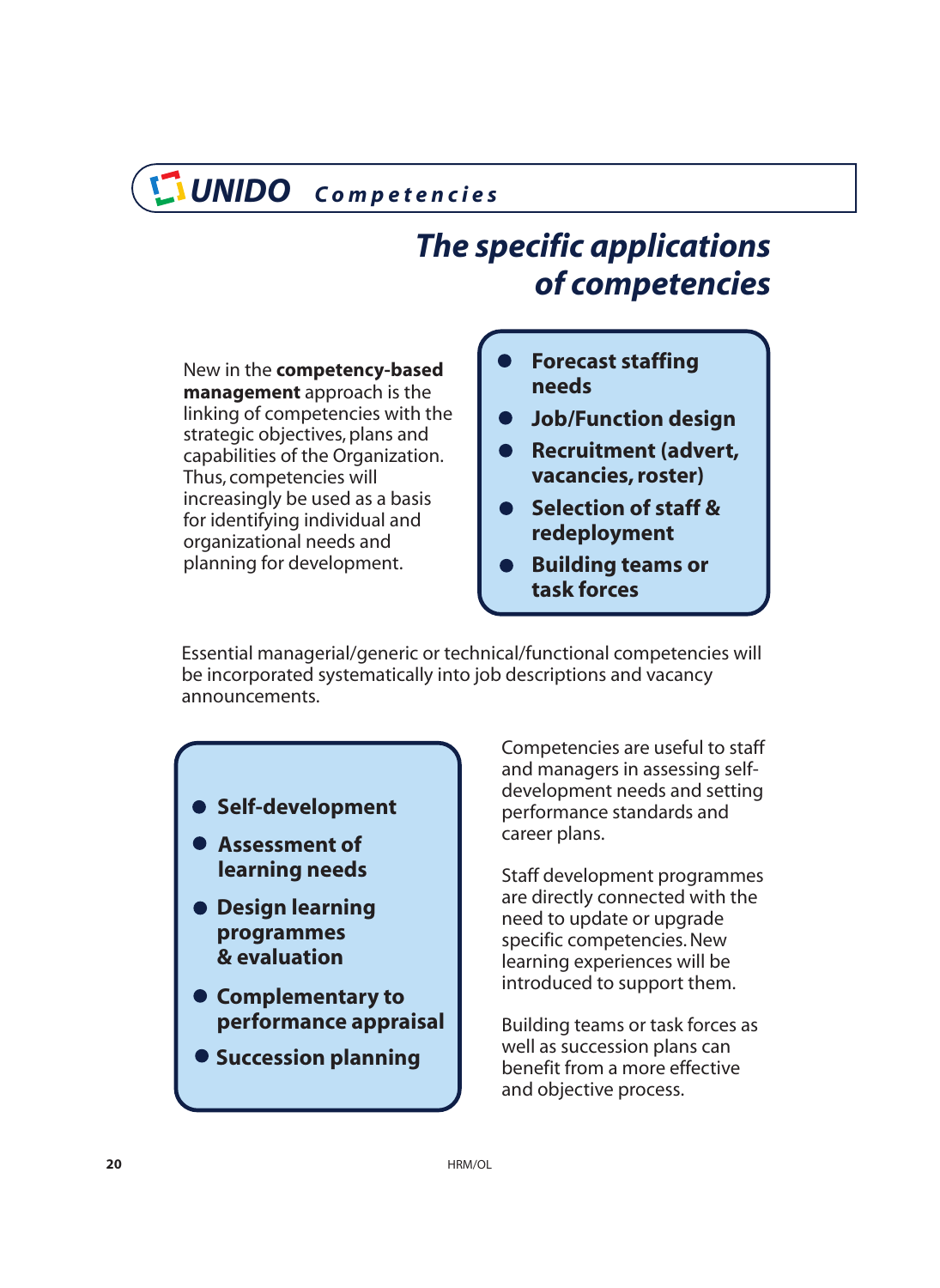# *Final remarks*

- <span id="page-22-0"></span>This booklet will be complemented with Part Two, where essential generic and technical/functional competencies will be presented to complete a UNIDO competency database. This database will be accessible through the Intranet and it will also include examples of specific applications of competencies in various HR subsystems.
- The process of completing the design and implementation of a competency- based management scheme will require several steps in an interactive process with management and staff members working at different levels and in different programme areas of the Organization.
- Updating or upgrading competencies is not a one-time event, but rather an ongoing process. Formal training can help, but applied experience, self-reflection, coaching, feedback by others and individual learning initiatives are also needed. Therefore a systematic and conscious application of competencies in daily work is encouraged.
- The active use and continuous learning of Core Values and Managerial Competencies supported by a comprehensive competency-based Management Development Programme will lead us to an observable improvement in the managerial capabilities of the Organization.

Human Resource Management Branch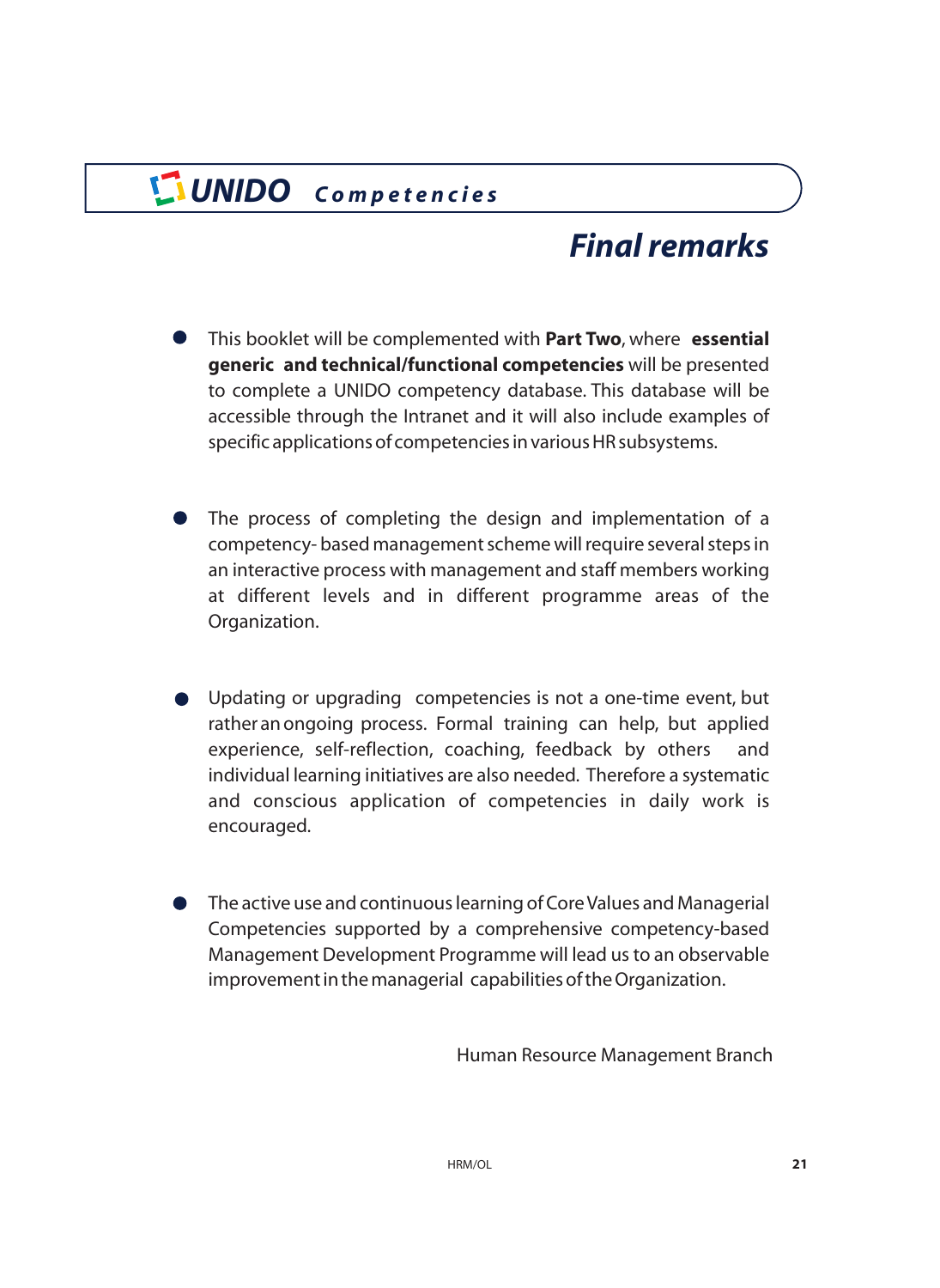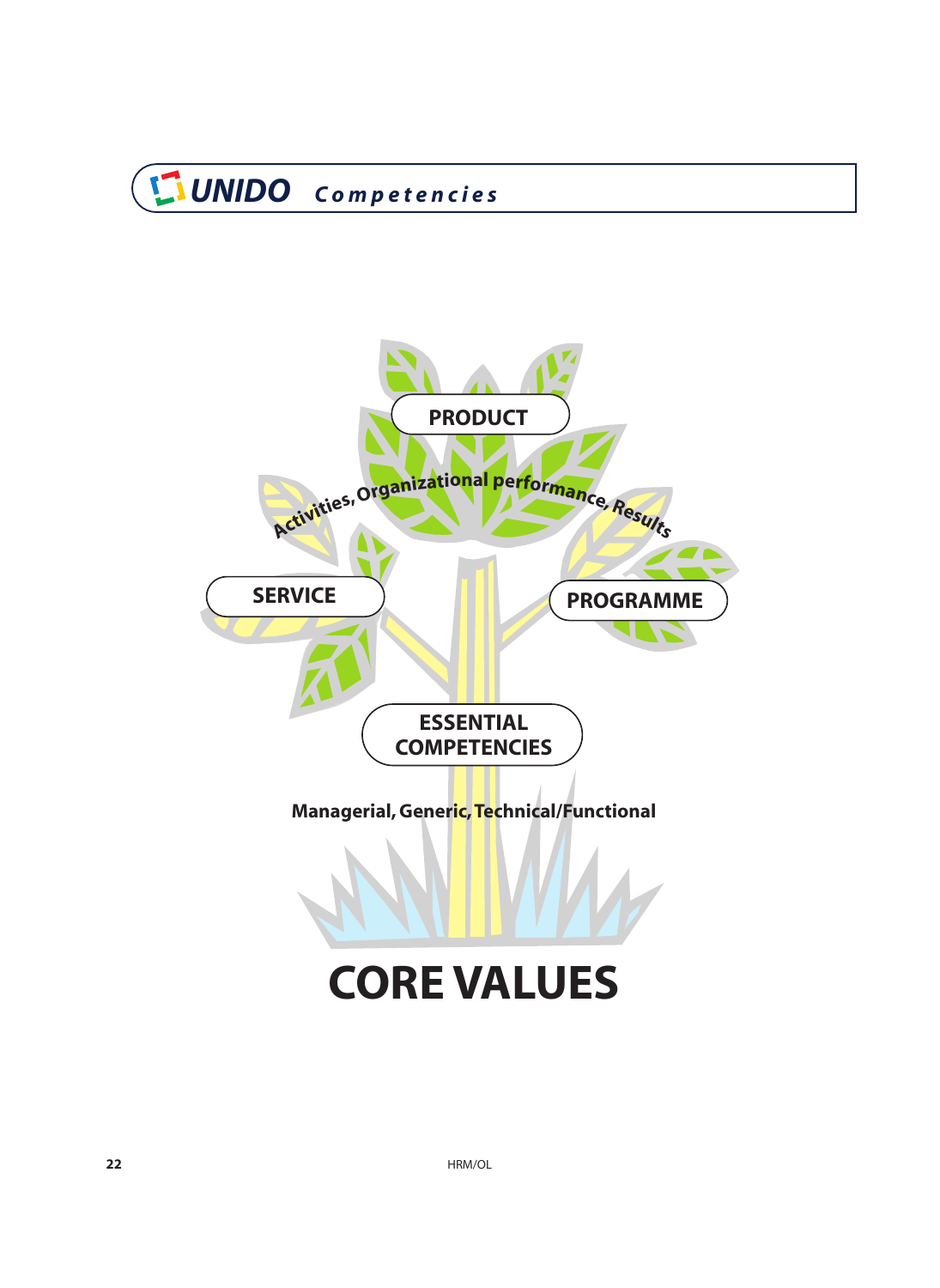# *Personal Notes*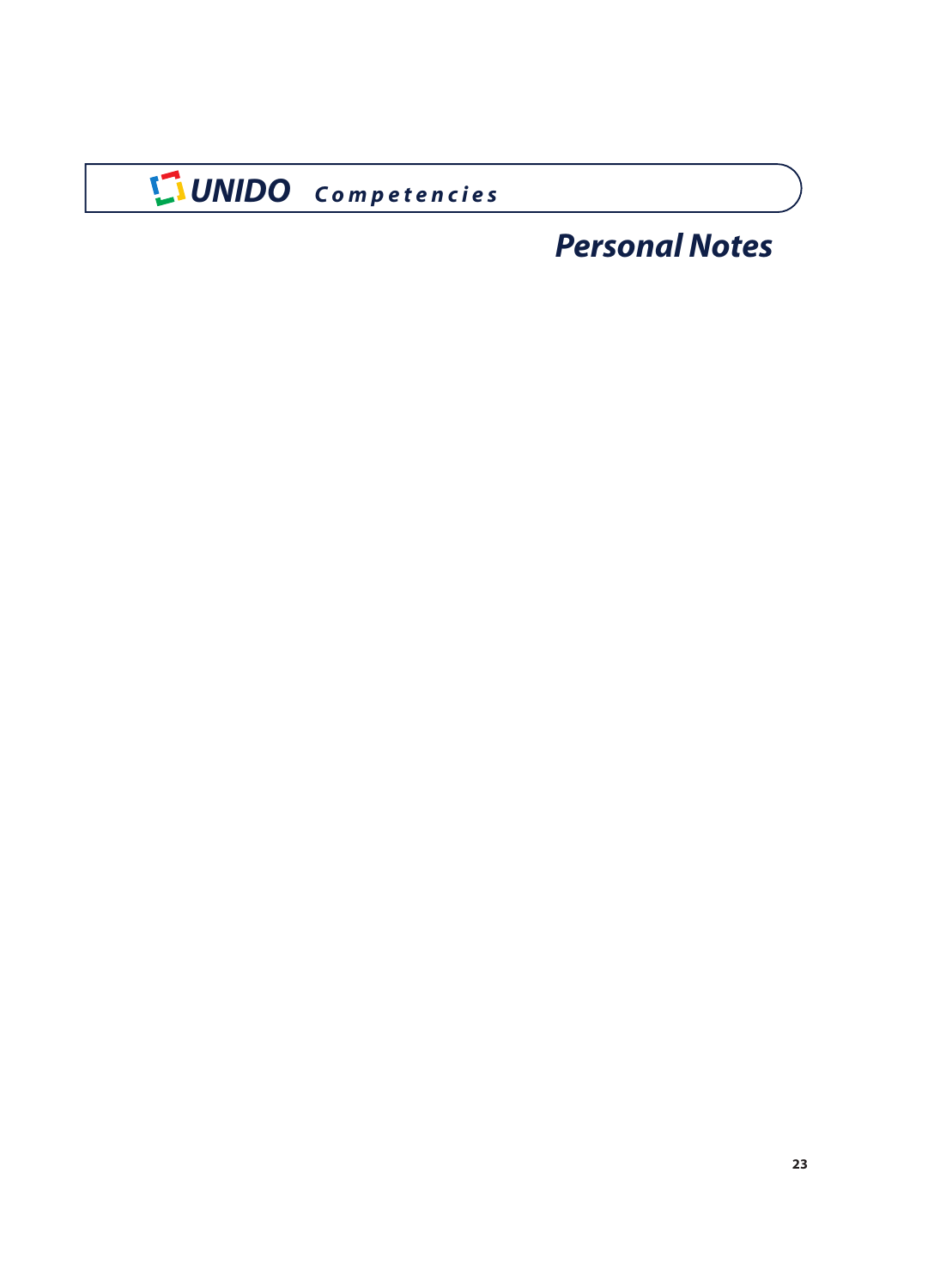

# *Personal Notes*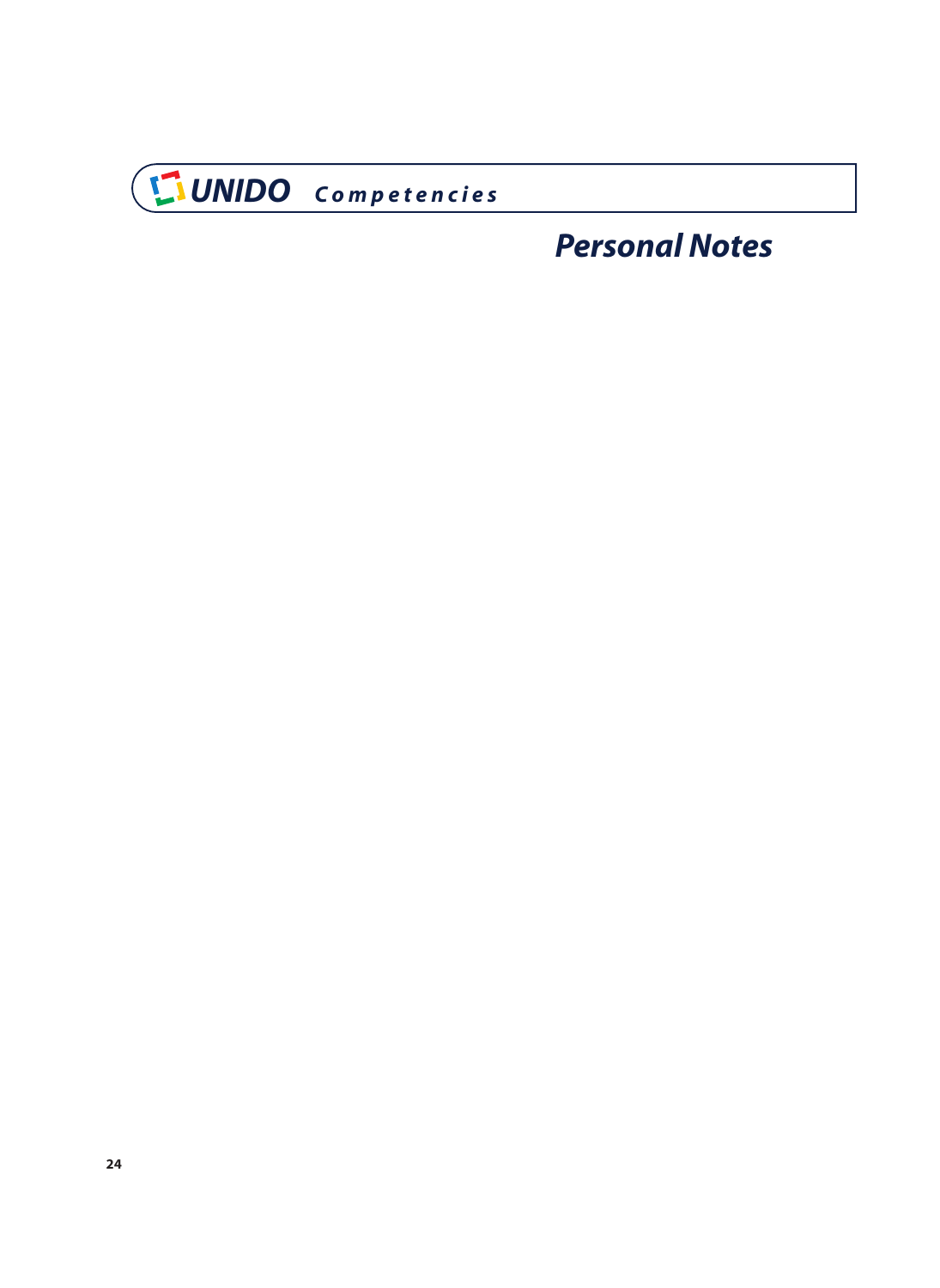# *INDIVIDUALC o m p e t e n c i e s*

# *(Self-Assesment)*

| <b>Level</b>                   | K | P                        | A |
|--------------------------------|---|--------------------------|---|
| <b>MANAGERIAL Competencies</b> |   |                          |   |
|                                |   |                          |   |
|                                |   |                          |   |
|                                |   |                          |   |
|                                |   |                          |   |
|                                |   |                          |   |
|                                |   |                          |   |
|                                |   |                          |   |
|                                |   |                          |   |
|                                |   |                          |   |
|                                |   | $\overline{\phantom{a}}$ |   |
|                                |   |                          |   |
|                                |   | $\mathbf{I}$             |   |

ESSENTIAL COMPETENCIES (UNIDO data base requirements)

 $K =$  Knowledgeable  $P =$  Proficient  $A =$  Advanced